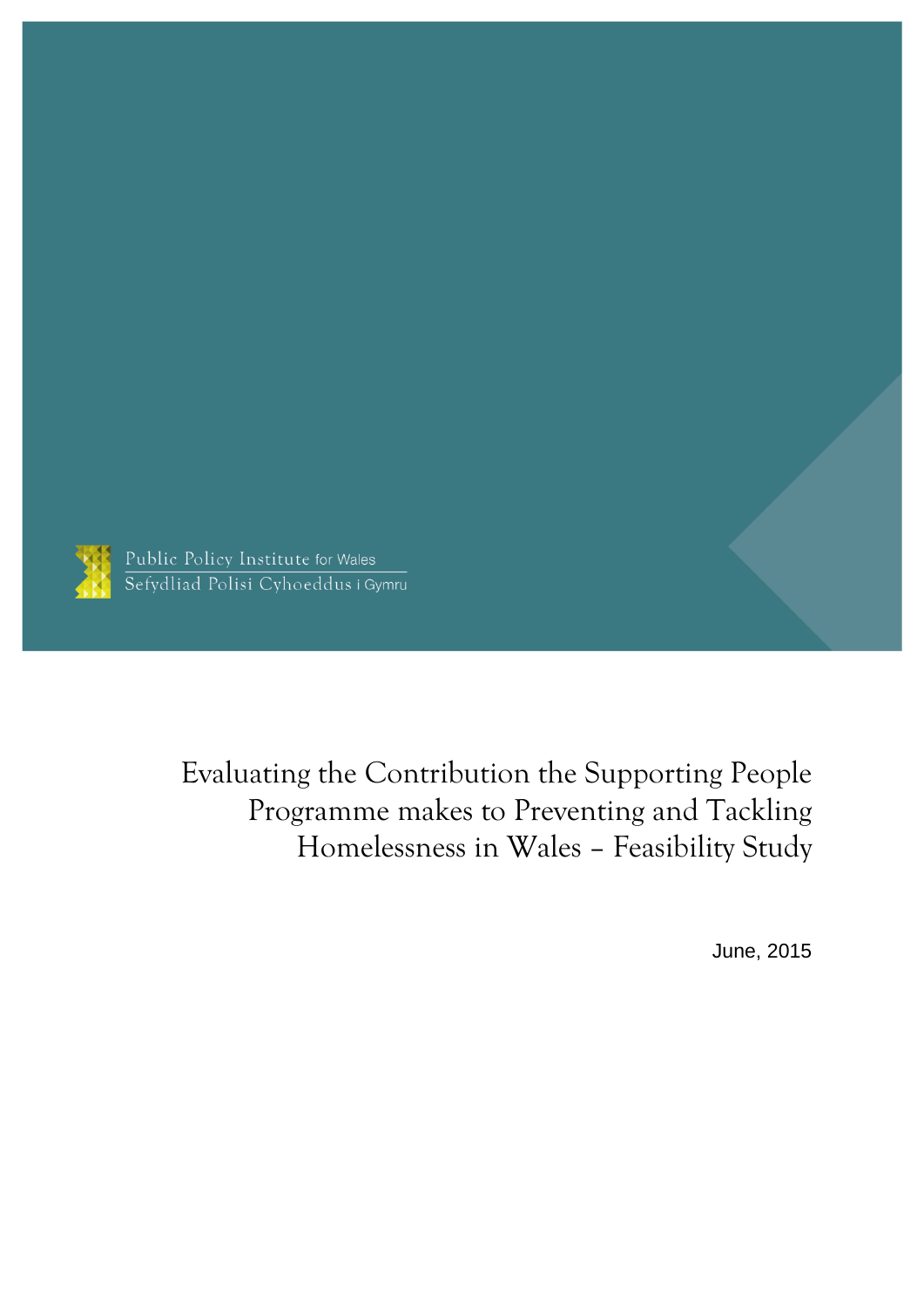# Evaluating the Contribution the Supporting People Programme makes to Preventing and Tackling Homelessness in Wales – Feasibility Study

Tamsin Stirling

This report and the information contained within it are the copyright of the Queen's Printer and Controller of HMSO, and are licensed under the terms of the Open Government Licence <http://www.nationalarchives.gov.uk/doc/open-government-licence/version/3>

For further information please contact:

Lauren Carter Public Policy Institute for Wales Tel: 029 2087 9640 Email: [info@ppiw.org.uk](mailto:info@ppiw.org.uk)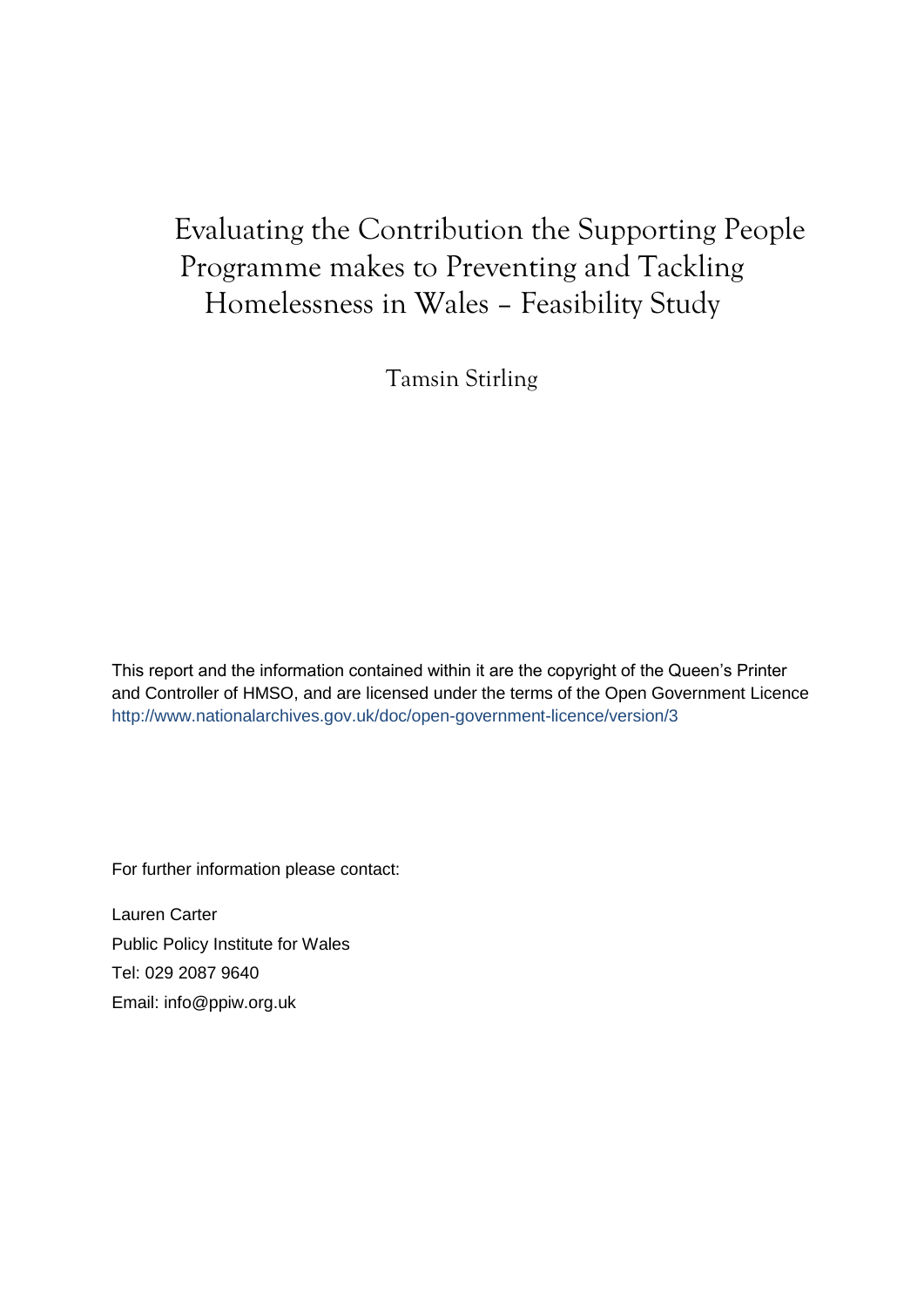# Contents

| The Contribution of Supporting People to Preventing and Tackling Homelessness 4 |  |
|---------------------------------------------------------------------------------|--|
|                                                                                 |  |
|                                                                                 |  |
|                                                                                 |  |
|                                                                                 |  |
|                                                                                 |  |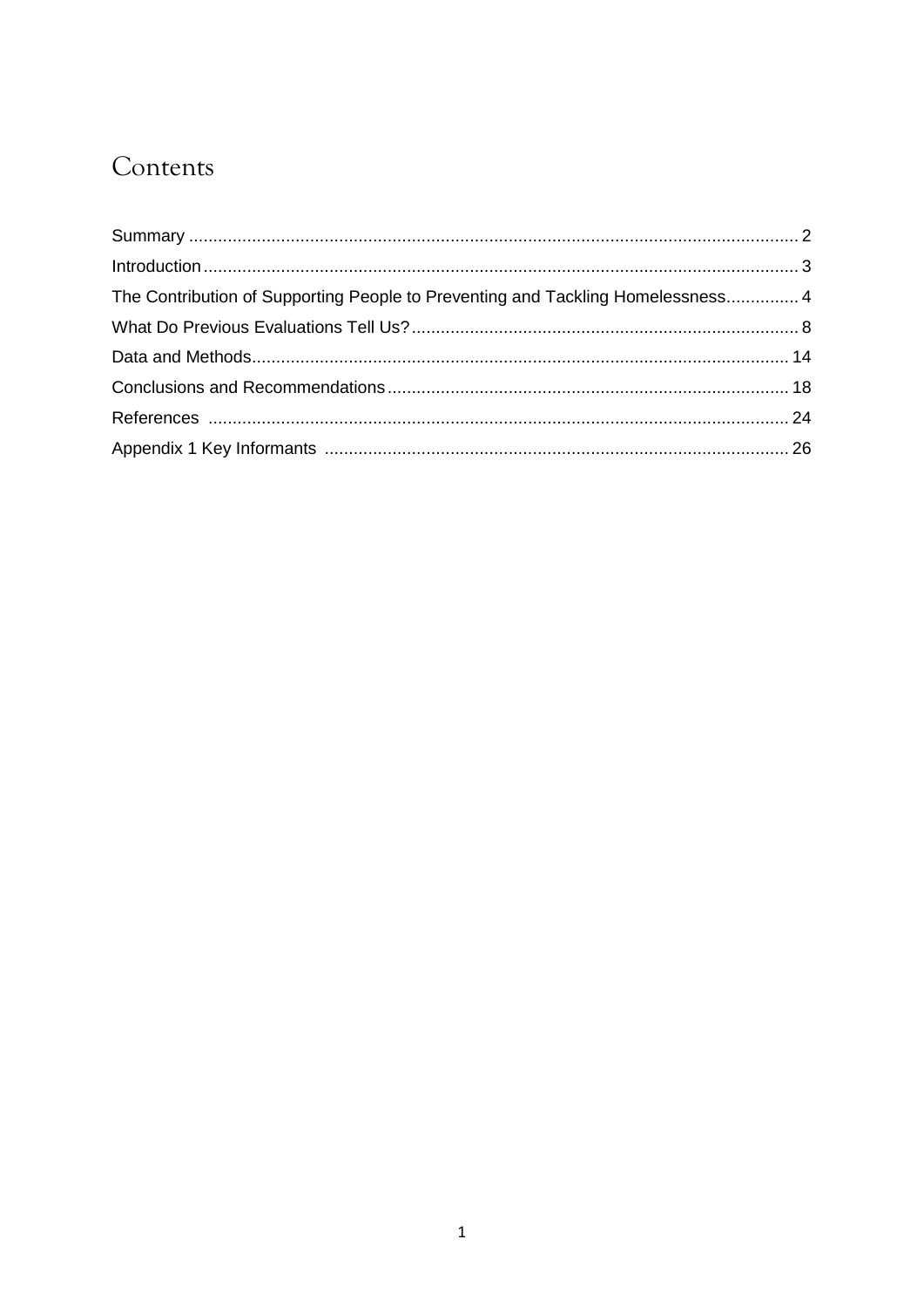## <span id="page-3-0"></span>Summary

- The Public Policy Institute for Wales (PPIW) was asked by the Minister for Communities and Tackling Poverty to provide advice on how the contribution of the Supporting People Programme to tackling and preventing homelessness might be evaluated.
- A review of relevant research and policy documents was undertaken along with semistructured discussions with a number of key informants.
- The contribution of the Supporting People programme to tackling and preventing homelessness has a number of dimensions:
	- tackling homelessness in an immediate sense for those who have no home;
	- preventing homelessness in the statutory sense, i.e. those threatened with homelessness within 56 days;
	- broader prevention for those who may be at risk of losing their home if support were not provided;
	- support which builds protective factors to reduce the risk of homelessness.
- The implementation of the Housing (Wales) Act 2014 is expected to prompt a shift to more shorter support interventions.
- Previous evaluations from Wales, across the UK and beyond, provide some useful learning, but none provides a model or approach which can be adopted wholesale for the purpose examined by this piece of work.
- A range of relevant data, both quantitative and qualitative, is available or collection is being planned.
- Possible alternative approaches to evaluation go beyond existing data, e.g. financial assessment and a completely service-user focused approach.
- The evidence from previous evaluations informs a direction of travel for how the evaluation of the contribution of the Supporting People programme to tackling and preventing homelessness could be evaluated.
- This report sets out a suggested approach which includes:
	- both quantitative and qualitative data drawn from organisational and service user perspectives;
	- a set of principles;
	- definitions of preventing and tackling homelessness;
	- making the most of existing data sources and processes;
	- embedding an agreed quantitative dataset into the new Supporting People outcomes framework due to be in place for April 2016.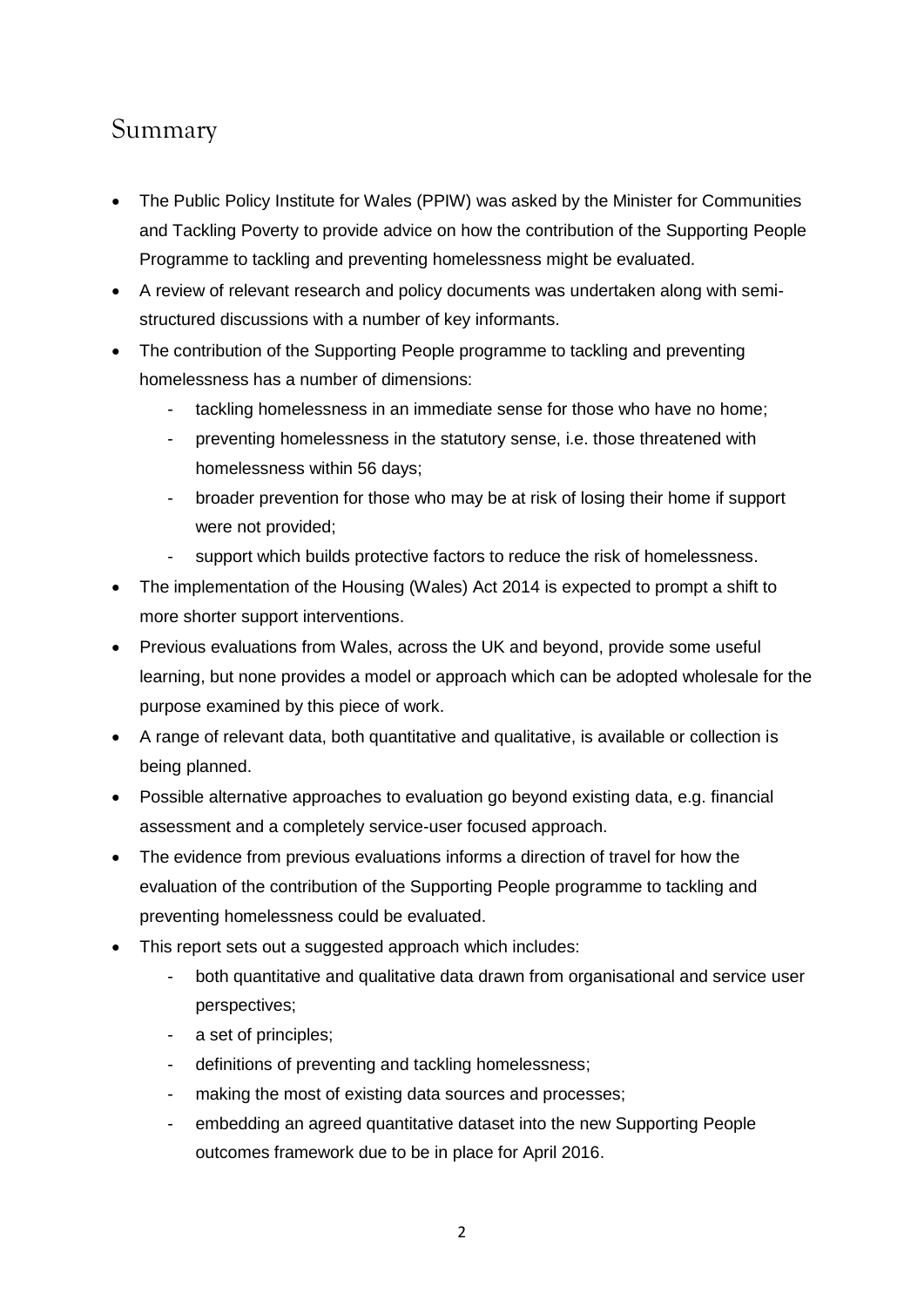## Introduction

The Public Policy Institute for Wales (PPIW) was asked by the Minister for Communities and Tackling Poverty to provide expert advice on how the contribution the Supporting People Programme makes to preventing and tackling homelessness could be evaluated. The specific questions to be addressed were:

- The Theory of Change
	- In what ways might the Supporting People programme be expected to help prevent and tackle homelessness?
	- $-$  Is its role in relation to homelessness likely to change in light of the Housing Act (Wales) 2014 and if so how?
- Previous Evaluation Research
	- Have there been any other evaluations of the contribution that Supporting People programmes make to preventing and tackling homelessness? If yes, what methods were used and what can we learn from them?
	- Has previous research on the Supporting People programme highlighted any issues that are relevant to the feasibility study?
	- How have similar programmes been evaluated and what can we learn from them?
- Data and Methods
	- What sorts of data are currently available to inform an evaluation of the impact which the Supporting People programme has on homelessness?
	- $-$  Are the existing available data sufficient?
	- $-I$  If not, what other evidence would be required and how could this be collected?
	- Is there any scope for an experimental approach to evaluating the impact of the Supporting People programme on homelessness, and if so, how might this be done?
	- What other methods might be used alongside or instead of an experimental approach?
- Timescale and resources
	- What sort of timescale and resources might be needed for an evaluation of the impact of the Supporting People programme on homelessness?

This report draws on a review of relevant research and policy documents and on semistructured discussions with a number of key informants (see Appendix 1 for a list).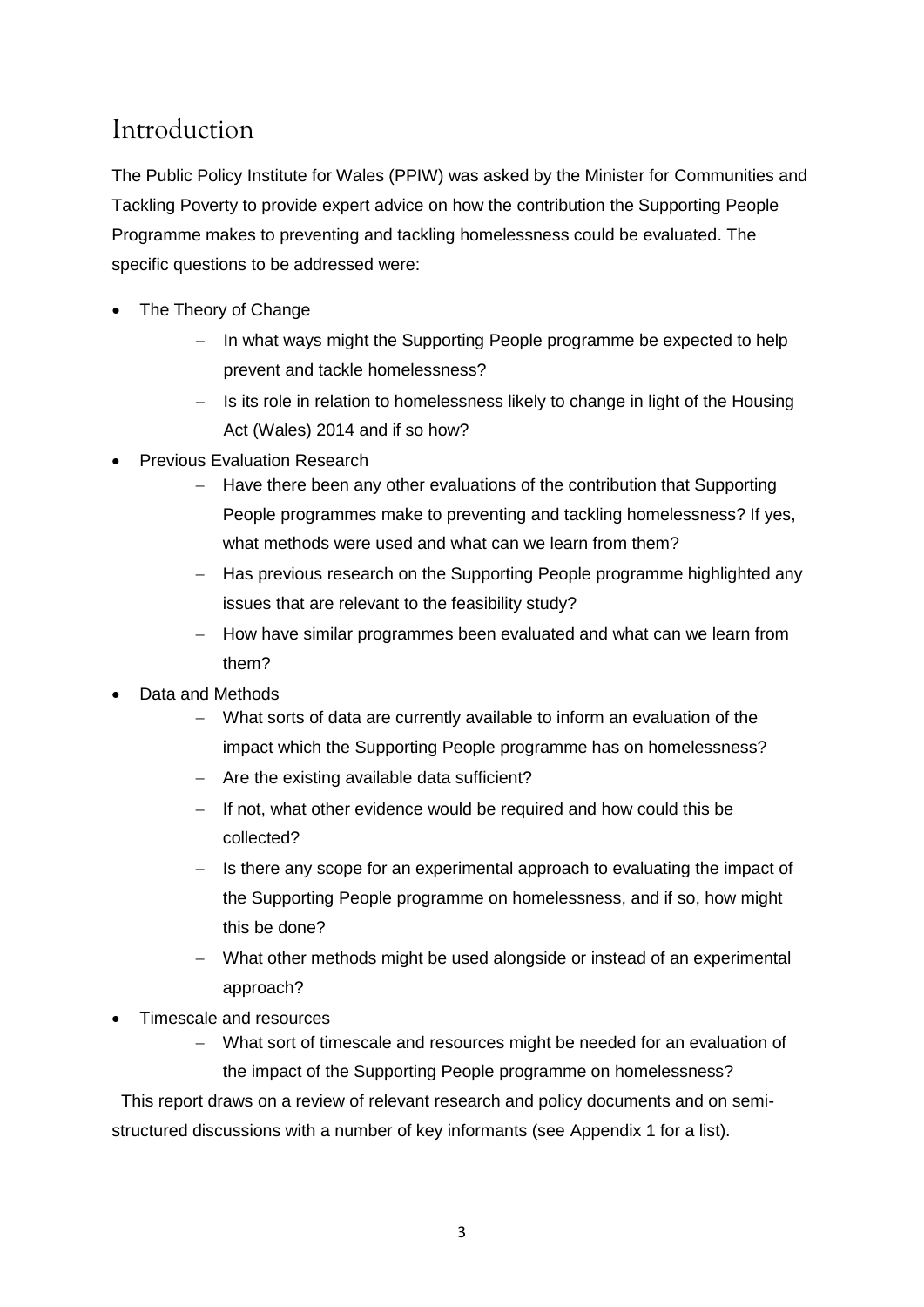## The Role of the Supporting People Programme in Preventing and Tackling Homelessness

### **Context**

1

The Supporting People programme provides housing-related support to enable people to live independently in their own homes across Wales. In 2015/16, the Welsh Government is investing around £124.5 million in the Supporting People programme through which over 50,000 individuals will be supported, a significant proportion of whom are older people<sup>1</sup>. The contribution of Supporting People to preventing and tackling homelessness needs to be considered in the context of the wide variety of services funded by the Supporting People programme.

Services can be roughly divided into floating support and accommodation based services. Floating support services are targeted at those who may be at risk of losing their home, or at those who need support to move into a new home. Such services are likely to reduce factors associated with a higher risk of homelessness such as debt, substance misuse, poor mental or physical health and lack of a social support network (Fitzpatrick et al, 2000). In accommodation-based services such as hostels and supported accommodation specifically for certain groups of homeless people (the Llamau safe model being an example for 16 and 17 year olds<sup>2</sup>), it is evident that Supporting People funded services are both tackling homelessness and contributing to its prevention. Accommodation is being provided where none was previously available to the individual and support is provided to address at least some of the issues that contributed to the individual becoming homeless and therefore to reduce future risk of homelessness. Accommodation-based services can be divided into direct access, temporary supported housing and permanent supported housing.

Supporting People services are also provided to a wide range of client groups, with some in receipt of services on an ongoing basis, while others are in receipt of time-limited services.

<sup>1</sup> <http://gov.wales/topics/housing-and-regeneration/services-and-support/supporting-people/?lang=en> and<http://gov.wales/docs/caecd/publications/141202-meg-en.pdf> <sup>2</sup> <http://www.llamau.org.uk/supported-housing/>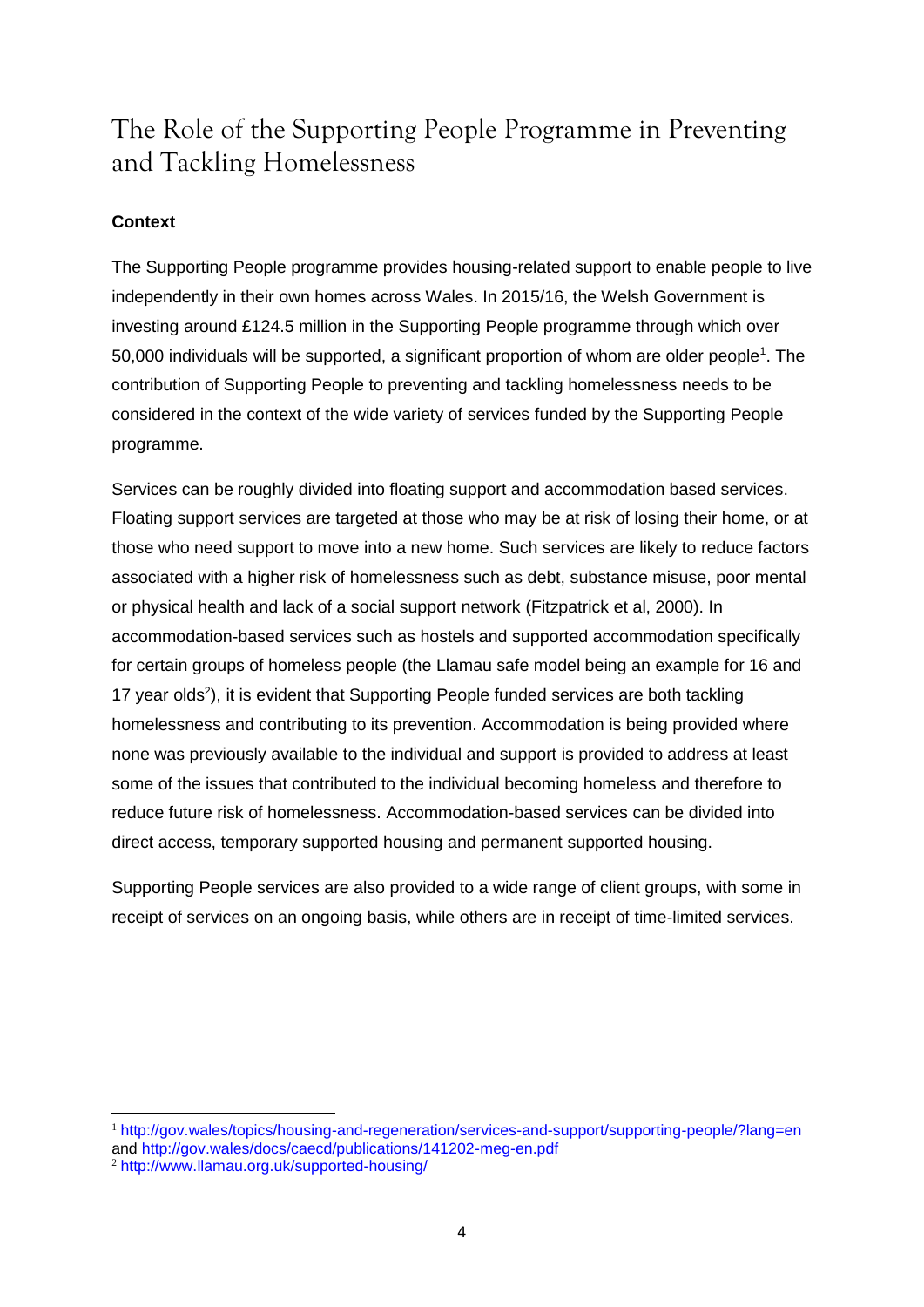### **The Aylward Review and the role of the Supporting People programme in preventing and tackling homelessness**

Analysis of the outcomes of the Supporting People programme in England prior to the removal of the ring-fence provided some evidence that the programme reduced homelessness (Pleace et al, 2015).

The Aylward review of the Supporting People Programme in Wales, published in 2010, also found evidence from the United States and United Kingdom *'suggesting that providing vulnerable people and families with housing-related support can lead to significant reductions in homelessness.'* (Aylward et al, 2010, p.34)

The review also noted:

*'The programme also helps families who are homeless, Those that may previously have been put up in bedsits are now housed in secure accommodation and provided with training and skills opportunities. The clients are provided support in developing financial, parenting and IT [skills] which can prevent homelessness from becoming a problem'.*

(Op cit: 14)

#### **Development of Welsh Government thinking**

Since the publication of the Aylward review, Welsh Government thinking about the role of the Supporting People programme in relation to tackling and preventing homelessness has developed. Letters issued to Supporting People leads within local authorities by former and current Welsh Government Ministers with responsibility for housing in October 2013 and November 2014, emphasised the need for a greater emphasis on preventing homelessness and closer links between homelessness services and the Supporting People programme, in terms of both strategic planning and delivery of services. An oral statement by the Minister for Communities and Tackling Poverty in May 2015 emphasised the need for local authorities and service providers to work together to ensure Supporting People services complement other homelessness services<sup>3</sup>.

Officials are currently reviewing local authority commissioning of Supporting People services and how the funding is spent, are promoting links between Supporting People and

**.** 

<sup>3</sup> [http://www.assembly.wales/en/bus-](http://www.assembly.wales/en/bus-home/pages/rop.aspx?meetingid=3165&language=en&c=Record%20of%20Proceedings#218396)

[home/pages/rop.aspx?meetingid=3165&language=en&c=Record%20of%20Proceedings#218396](http://www.assembly.wales/en/bus-home/pages/rop.aspx?meetingid=3165&language=en&c=Record%20of%20Proceedings#218396) – statement on homelessness legislation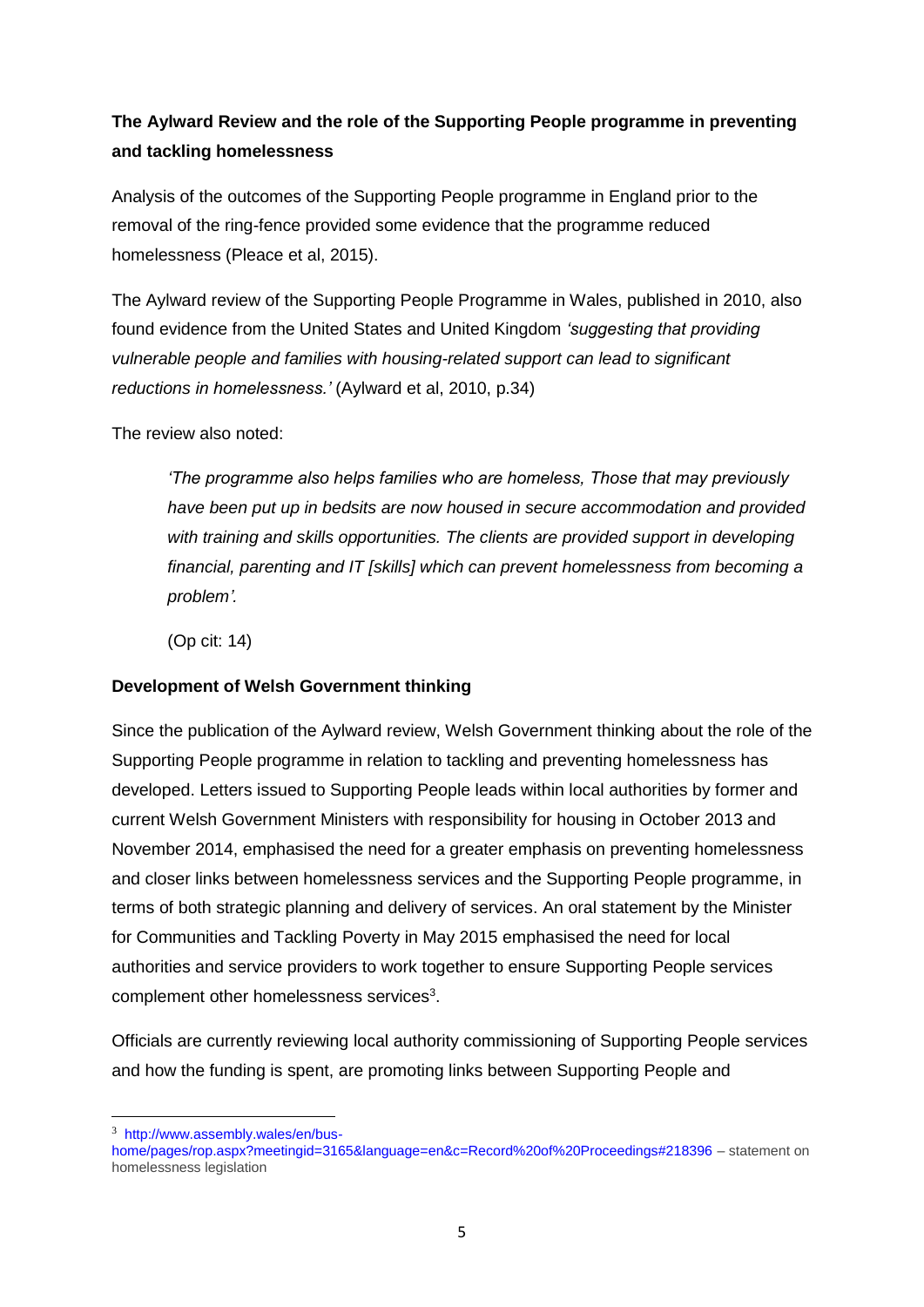homelessness and looking at evidence of links in respect of the planning of services and availability of 'preventative' services. Guidance on Supporting People is being redrafted to reflect the current context and will be available in draft by the end of 2015.

The most recent letter from Welsh Government to local authorities in respect of Supporting People funding issued in May 2015 noted that the purpose of funding is to enable them to support vulnerable people and those at risk of homelessness to live as independently as possible through the provision of housing-related support services. In addition, the Welsh Government has emphasised in grant award letters the importance of linking Supporting People services to wider tackling poverty objectives.

### **Evaluating the contribution of the Supporting People programme to homelessness: factors to consider**

There are a number of impediments to identifying a direct causal link from the provision of a Supporting People service to the prevention of homelessness. As noted in a previous PPIW report reviewing the evidence on tackling homelessness (Carter, 2015), homelessness can be caused by a multitude of social, individual and economic factors (Fitzpatrick et al., 2000). Quilgars (2013) found in relation to young people, that there is never a single cause of homelessness, rather a combination of the needs of the young person, poor family and peer support and economic marginalisation, all in the context of structural barriers to housing, work and welfare systems. In addition, homeless households or individuals may well access a number of services at the same time. Added to this are the ethical dilemmas of using control groups as a means of identifying cause and effect related to a Supporting People intervention. However, while proving direct cause and effect is very difficult, if not impossible, (other than in the case of provision of supported housing to someone who is actually homeless), it should be possible to identify at least some of the contribution that the Supporting People programme makes to preventing and tackling homelessness.

The extent to which the Supporting People programme might be considered to contribute to preventing and tackling homelessness will depend on how homelessness is defined. A fairly narrow statutory definition could be adopted, or a broad definition which includes, not only immediate prevention, but prevention of homelessness recurring and/or wider prevention which builds resilience or reduces the factors known to be associated with homelessness.

It may be helpful to think of the contribution of the Supporting People programme to preventing and tackling homelessness as having four (not wholly mutually exclusive) elements: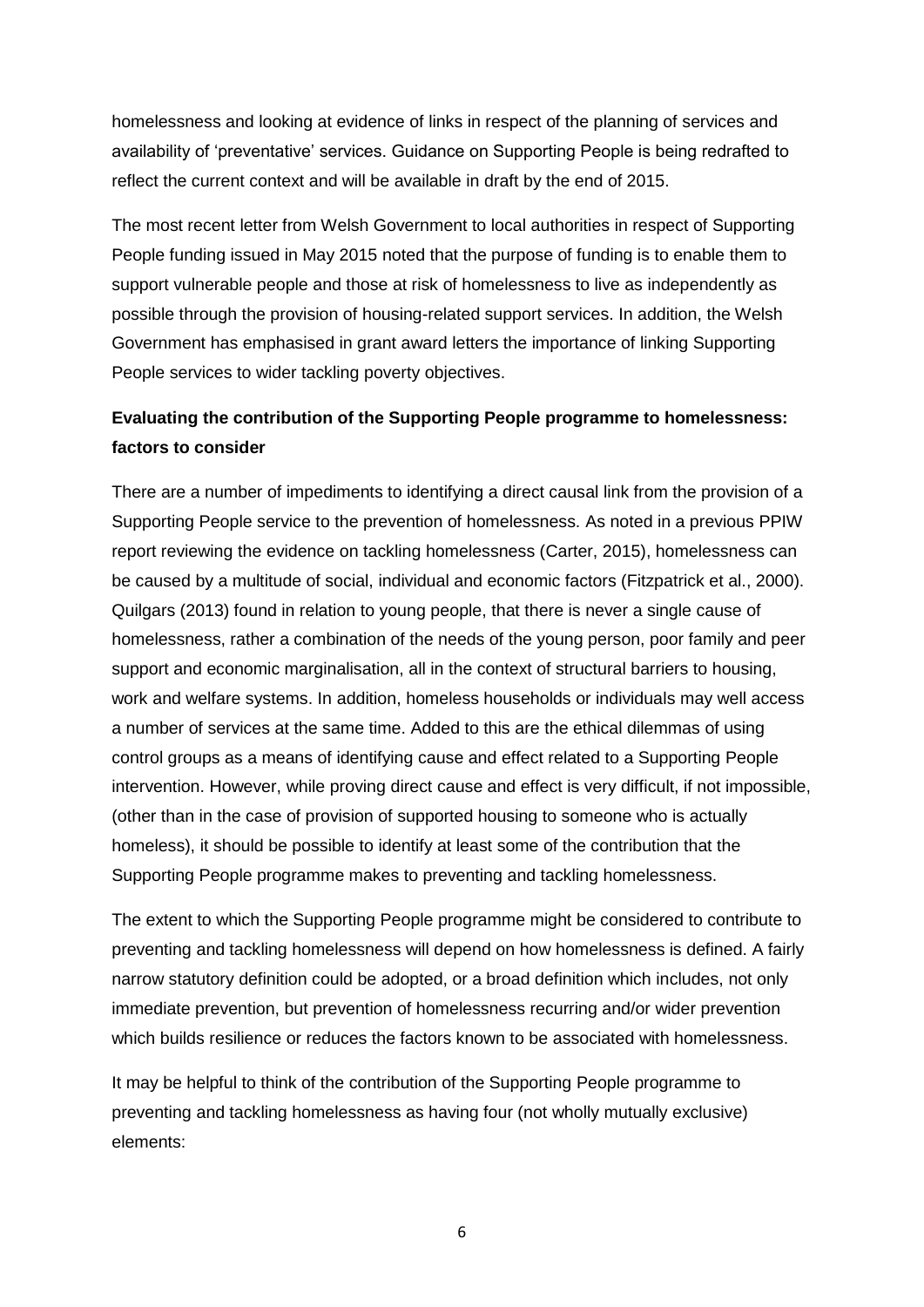- 1. Tackling homelessness where people are actually homeless at the point of accessing a service through the provision of support which is provided alongside accommodation. This element will also include support for a transition to (more) independent living;
- 2. Preventing homelessness in the terms of the Housing (Wales) Act 2014, i.e. people who are threatened with homeless within 56 days;
- 3. Prevention beyond this statutory definition through the provision of support to people in accommodation who would be at risk of homelessness if the support were not being provided;
- 4. Broader prevention through the provision of support which builds protective factors and resilience to reduce the risk of homelessness occurring at any time in the future, e.g. employability, self-confidence, positive attitudes, access to strong social and community networks etc.

### **Is the role of the Supporting People programme in preventing and tackling homelessness changed by the new homelessness legislation?**

What difference might the implementation of Part 2 of the Housing (Wales) Act 2014 make? Part 2 sets out duties on local authorities to assess needs and take reasonable steps to prevent and relieve homelessness; specifically two duties in relation to preventing and tackling homelessness:

*'Duty to help to secure accommodation for homeless applicants*

*A local housing authority must help to secure that suitable accommodation is available for occupation by an applicant, if the authority is satisfied that the applicant is—*

*(a) homeless, and*

*(b) eligible for help.*

*But the duty does not apply if the authority refers the application to another local housing authority.*

*Duty to help to prevent an applicant from becoming homeless*

*A local housing authority must help to secure that suitable accommodation does not cease to be available for occupation by an applicant if the authority is satisfied that the applicant is—*

*(a) threatened with homelessness, and*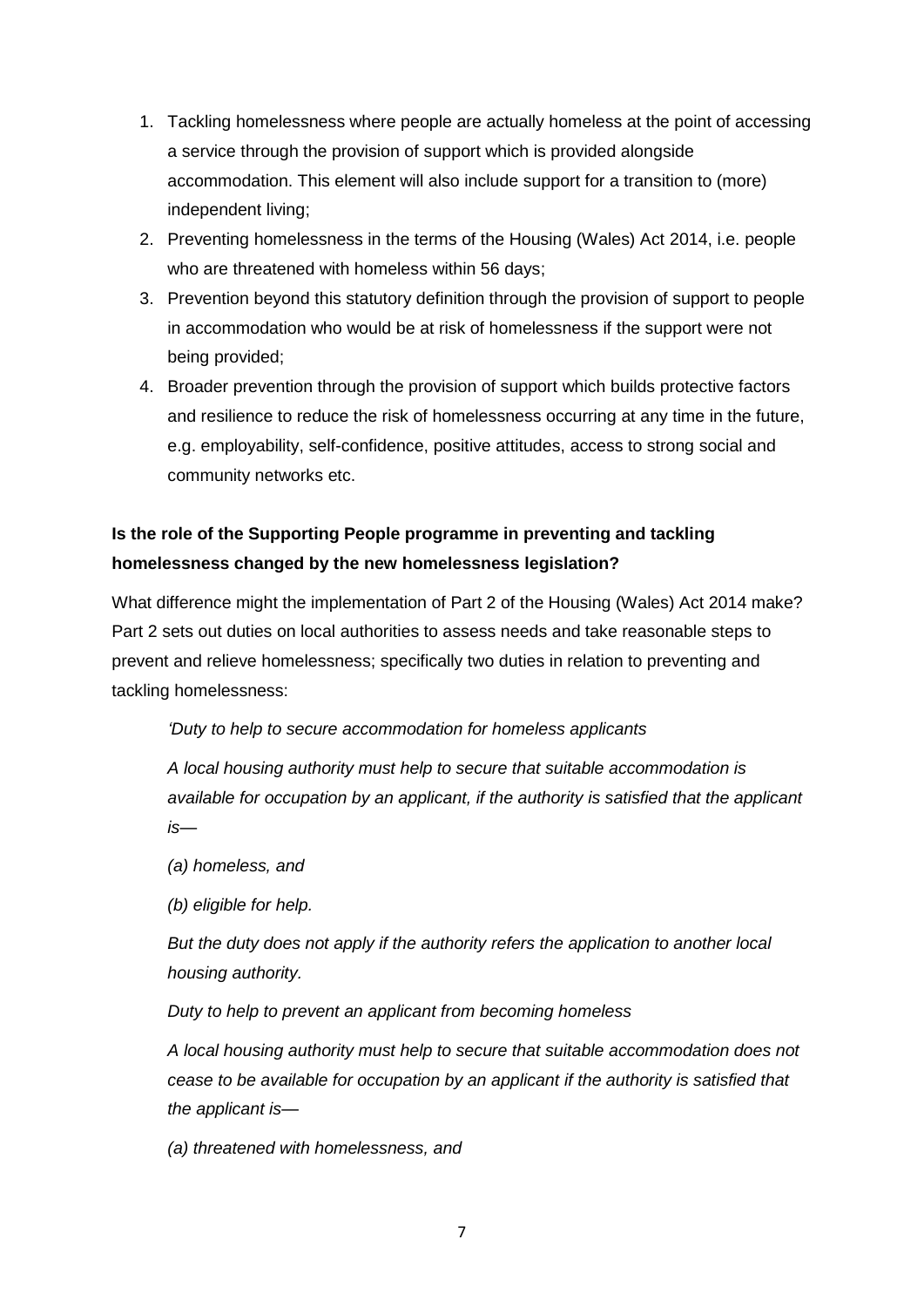*(b) eligible for help.*

*The above subsection does not affect any right of the authority, whether by virtue of a contract, enactment or rule of law, to secure vacant possession of any accommodation.'*

The new version of the Welsh Government Code of Guidance on the Allocation of Accommodation and Homelessness issued to support Part 2 of the Housing (Wales) Act 2014 which came into force in April 2015, is clear that local authorities are expected to focus Supporting People services on the objective of preventing homelessness and refers to enabling people to 'establish a settled lifestyle and sustain their homes' (Welsh Government, April 2015). The Code identifies the provision of housing/tenancy support, access to supported housing and options for the accommodation of vulnerable people, including that funded by Supporting People, as three of the range of preventative interventions that local authorities should have in place as a minimum in order to be able to take 'reasonable steps' in relation to any individual.

Discussions with key informants indicated that there is an expectation of a shift to a greater proportion of shorter Supporting People funded interventions as a result of the implementation of the Housing (Wales) Act 2014. This would suggest more services that are focused on the first two elements of tackling and preventing homelessness outlined above, as opposed to those that accord with broader definitions of homelessness. One of the recommendations from a survey undertaken by Cymorth Cymru/WLGA/SPIN last year was to consider whether different approaches need to be devised to assess outcomes of shortterm and long-term Supporting People services (Cymorth Cymru/WLGA/SPIN, 2014).

## What Do Previous Evaluations Tell Us?

DeCandia (2012) explains that it is important to evaluate services providing help to those at risk of/ experiencing homelessness for three reasons. According to DeCandia evaluations:

- provide data to help providers better understand and improve programme processes and outcomes (Metz, 2007, cited in DeCandia, 2012);
- can be the basis for communicating a programme's effectiveness to others;
- can be used to guide decisions on whether or not to continue with the same programme approach or to change approach.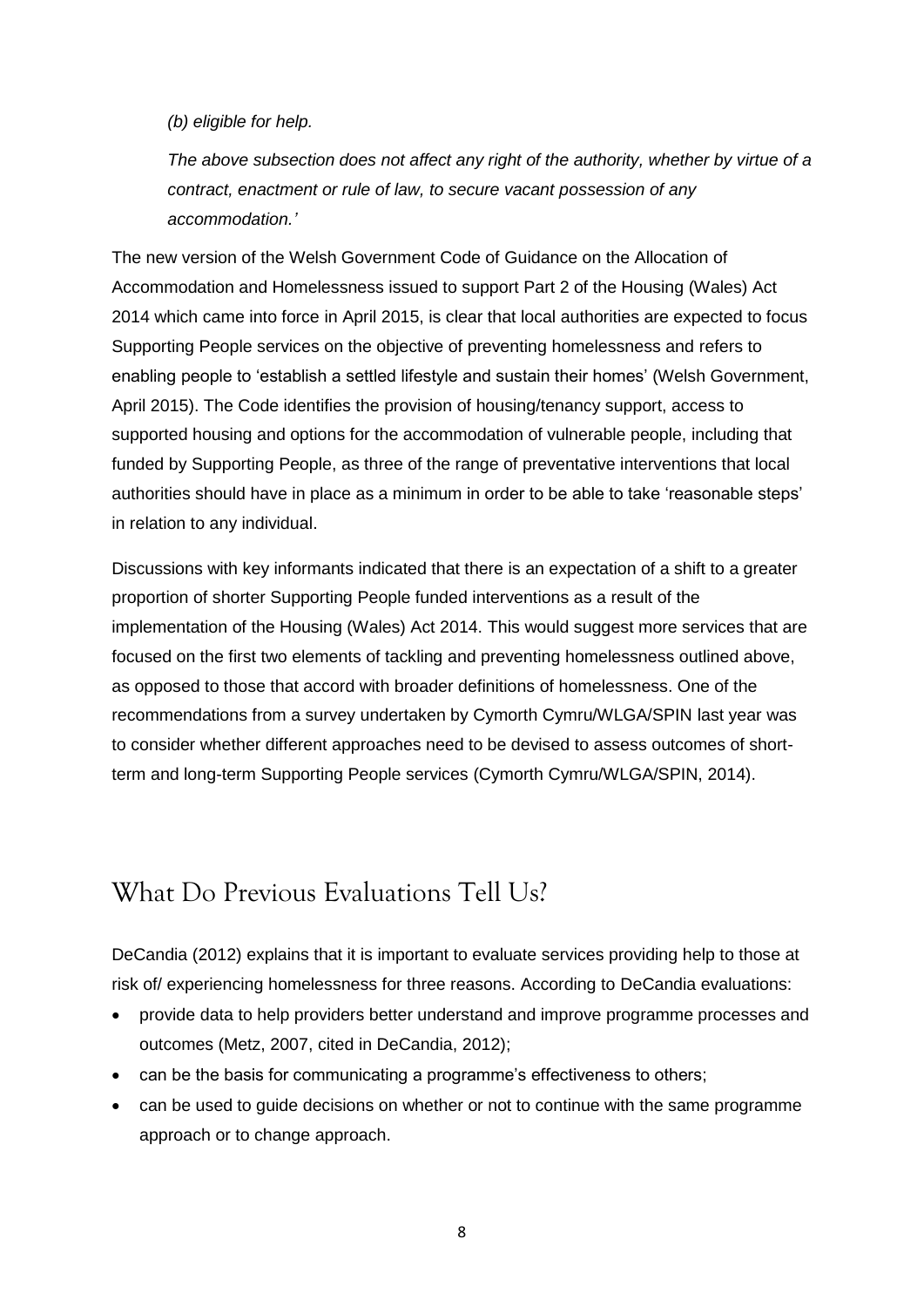This section of the report explains previous evaluations of the Supporting People programme and other similar initiatives from Wales, the rest of the UK and beyond and the lessons that can be learnt.

#### **Previous evaluations in Wales**

In 2006, Welsh Government-commissioned research on the costs and benefits of the Supporting People programme was published (Welsh Government, 2006). The study took a modelling approach of costs and benefits over a single year, informed by a literature review and stakeholder input. The consultants who undertook the study acknowledged that, in the face of significant gaps in evidence, they made a number of assumptions in their modelling. The most significant of these were the assumption that the service(s) being funded by Supporting People would not be provided from any other source of funding were Supporting People funding not available<sup>4</sup> and not taking account of variations in the intensity and type of support offered.

The study identified, and costed, a number of impacts of the Supporting People programme in relation to homeless households:

- reduction in tenancy failures from settled accommodation;
- percentage of people/families helped to move into permanent accommodation by the support provided by Supporting People;
- percentage of people who are in temporary housing who would otherwise be sleeping rough.

And in relation to households with lead needs other than homelessness where there was an impact on homelessness:

- reducing likelihood of tenancy failure;
- people prevented from becoming homeless;
- reduction in total (i.e. not just older people) homelessness due to older people population receiving Supporting People.

The modelling identified substantial cost savings associated with Supporting People services for single homeless people. Lack of disaggregated data meant that it was not possible to do

**<sup>.</sup>** 4 In relation to this assumption, my personal view is that some individuals/households would receive services similar to those funded by Supporting People from other sources of funding, e.g. from social landlords' own funding, social care budgets, etc., but this is not based on any evidence and it would be very difficult to prove or disprove.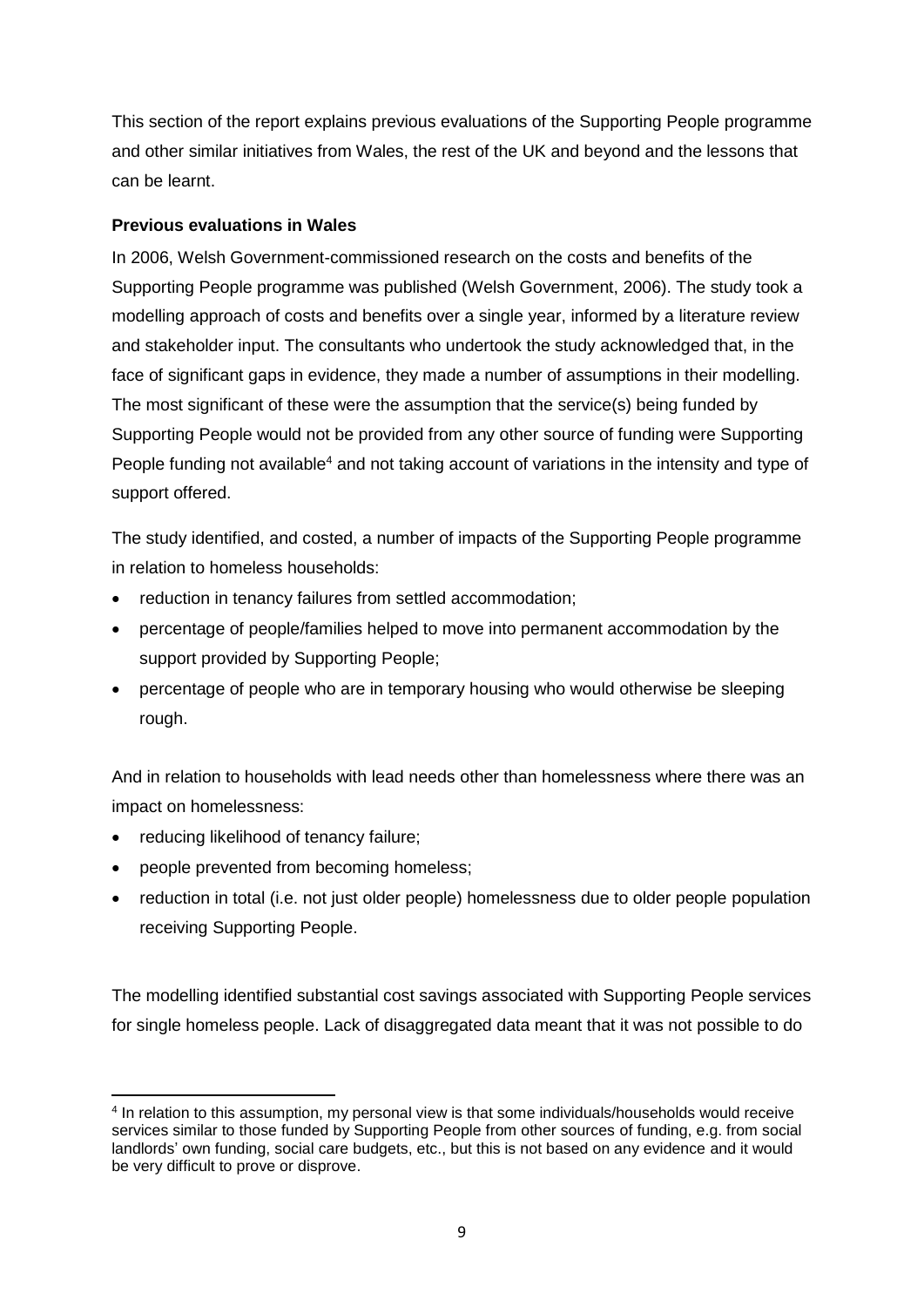the modelling for homeless families. The modelling also led to the overall conclusion that £1.68 is saved for every £1 invested in Supporting People services.

The Welsh Government commissioned a scoping review on measuring the impact of Supporting People which was published in 2013 (Pleace, 2013). The review looked at existing data and studies of Supporting People projects, consulted with service providers, identified methodological issues and provided options for the procurement of an evaluation study. The requirements set for the Welsh Government for assessing the impact of Supporting People were extensive and included gaining an accurate picture of recipients of Supporting People services and the services they receive, understanding expenditure, effectiveness, benefits and impacts.

The review identified four types of evaluation of the impact of Supporting People, each of which has challenges regarding implementation and limitations:

- the development of outcome monitoring systems both for Supporting People as a whole and for particular types of housing support services – service goals must be explicit and clear and it is difficult to put in place an outcomes monitoring system that works equally well for all Supporting People funded services;
- attempts to explore the costs and benefits of the Supporting People programme modelling is not the same as identifying precise costs and benefits and there are service overlap issues;
- attempts to understand the outcomes of Supporting People projects from the perspective of service users, including surveys of service users - representative samples are difficult to achieve;
- detailed evaluations of housing support services robust evaluations which include a longitudinal element are expensive.

The review concluded that *'there is no one method or approach that can be used to fully understand Supporting People project outcomes and impacts' and 'broadly speaking the most expensive methods will yield the best results'.* It made a number of recommendations as to how evaluation could be undertaken, including a cohort longitudinal study which is the approach being considered for a proposed piece of qualitative research on Supporting People.

An independent review of the Supporting People transition year, following the move to new structures in 2012, involved a desk-top review of documentation, semi-structured interviews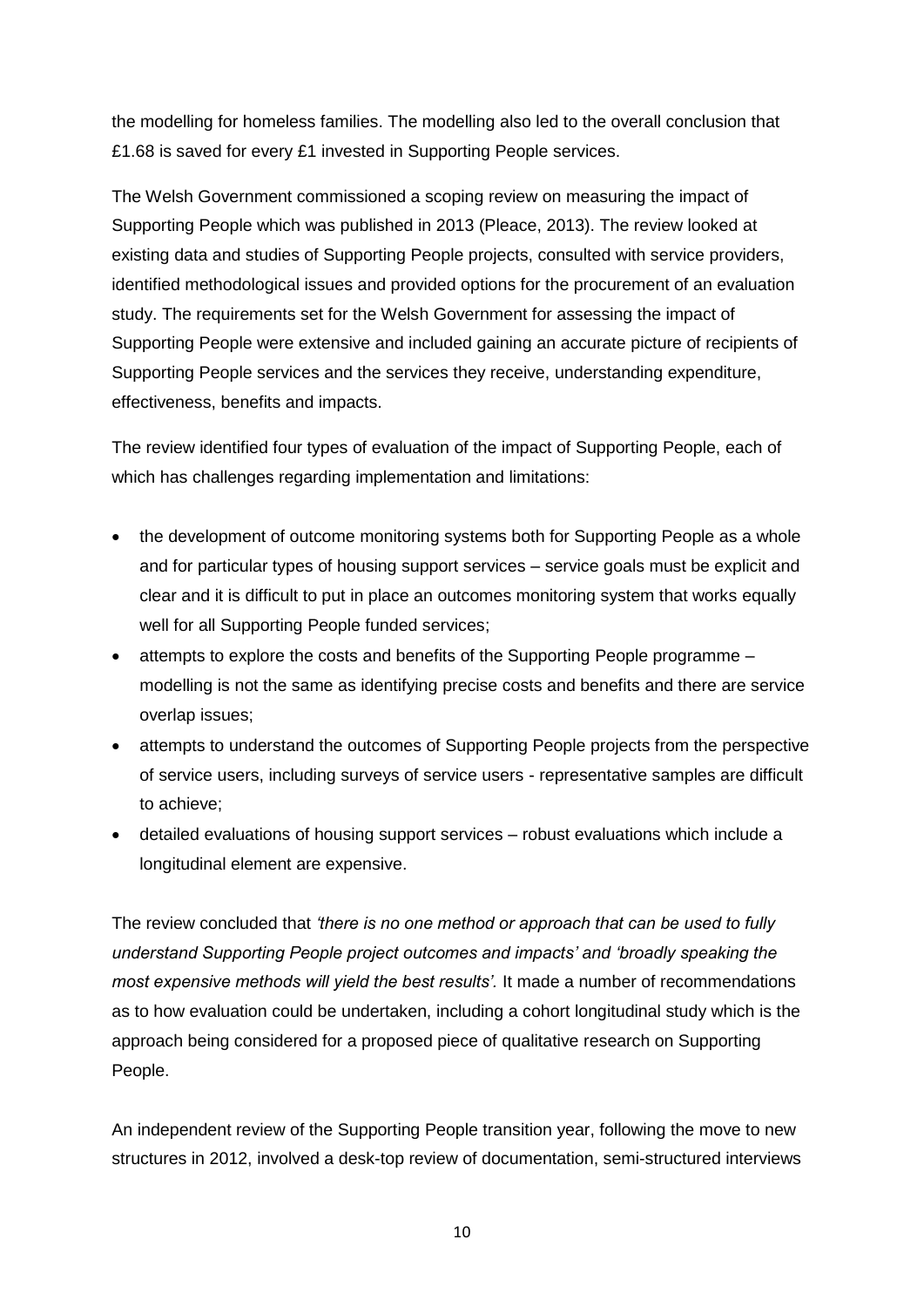and a series of group interviews/workshops. The review concluded '*Given the likelihood of further financial cuts, there is an increasing need for the Programme to evidence its impacts and outcomes'* (Miller Research, 2014). The review made two recommendations in relation to impacts and outcomes:

- ensuring common understanding that a robust evidence base, informed by the Outcomes Framework, for the impacts and outcomes of Supporting People funding is required to secure future funding for the Programme;
- gaining engagement in the outcomes framework by embedding it in practice to support continued service improvement.

Evaluation of homelessness prevention work has also been commissioned by the Welsh Government in the past (e.g. Housing+Cymru, 2011). However, such research has not examined the role of Supporting People funded services in the prevention of homelessness.

#### **Previous evaluations from the rest of the UK**

Evaluation of homelessness prevention in England (Pawson et al, 2007a) and Scotland (Pawson et al, 2007b) both looked at the role of tenancy sustainment.

The English research involved an analysis of monitoring returns from local authorities for projects in receipt of grants in excess of £100,000 in 2003-4, a review of existing research on homelessness prevention, detailed case study work, including cost effectiveness analysis and two case studies focusing on prison service initiatives to prevent homelessness. The research found that the provision of support for newly rehoused, formerly homeless households to help them retain their tenancies funded by Supporting People was common place, but that services were very diverse in character. The research also found that, due to inadequate monitoring, there was relatively little hard evidence to demonstrate the effectiveness of these services in preventing homelessness. In addition, it noted that assessing the cost effectiveness of tenancy sustainment is difficult, mainly because it is not easy to identify what would have happened if the support was not in place. However, the researchers undertook a financial assessment of a single tenancy sustainment scheme and found it to be highly cost-effective in relation to its assumed role in helping to reduce council evictions. The study used individual cases to identify the average cost of an eviction from social housing as £4,000.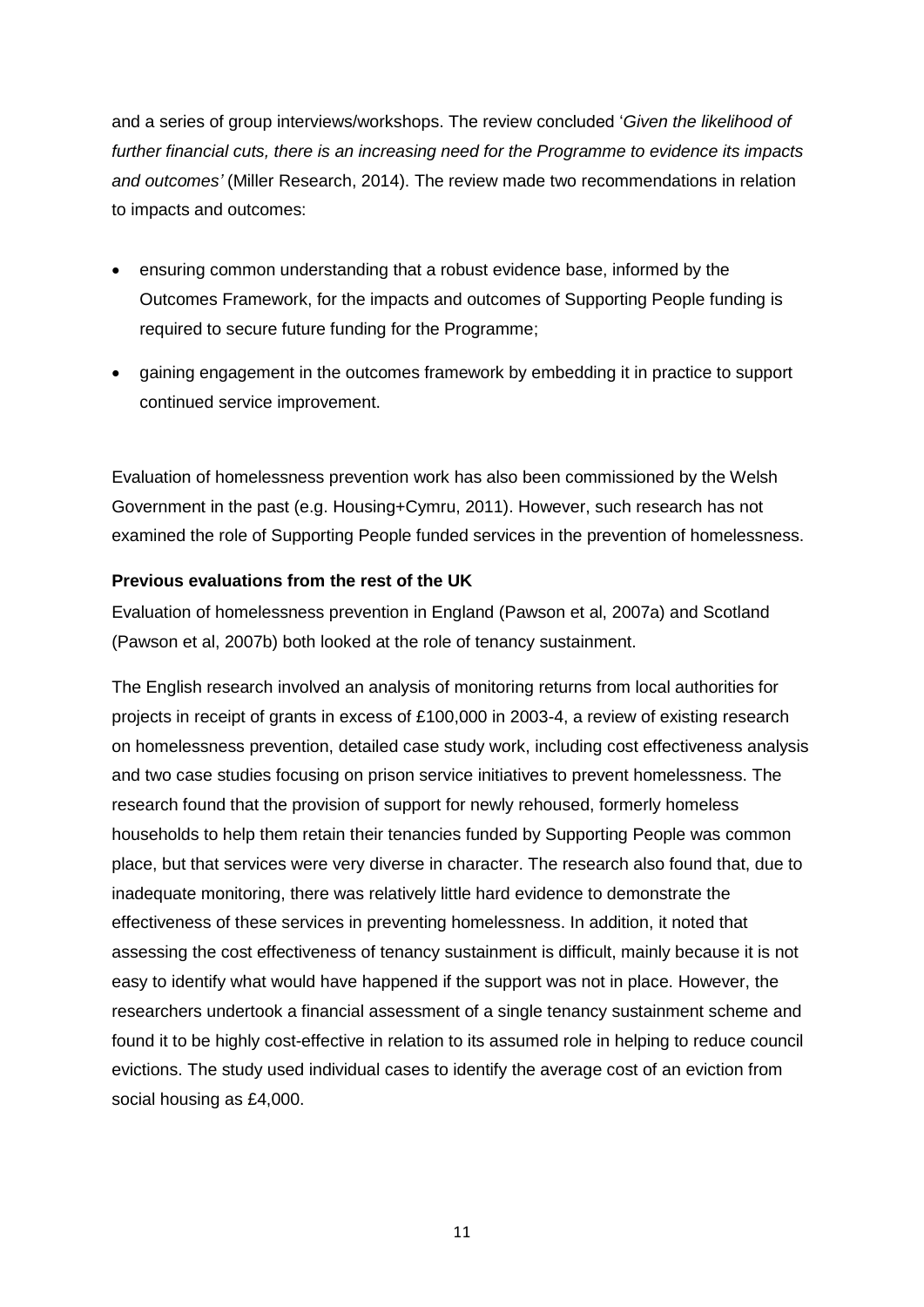The Scottish research involved a telephone survey of all Scottish local authorities, detailed case study work in five local authorities and interviews with homelessness prevention service users. The research looked at tenancy sustainment schemes and the role of transitional supported housing in preventing homelessness for young people. In relation to transitional supported housing, which aimed to support the transition of young people into permanent tenancies, the case study element of the research found that only around half of the young people moving on from the projects moved into mainstream social housing tenancies, some returned to the parental home and a proportion were evicted for anti-social behaviour. On tenancy sustainment, the research noted that these schemes play an important role in reducing repeat homelessness. It found that local authorities tended to rate tenancy sustainment schemes as the most effective form of prevention, but that this was infrequently backed up by hard evidence. A first step in improving the evidence on the effectiveness of these schemes was felt to be monitoring the proportion of tenancies sustained in the period following engagement with these services. The need to track individuals subsequent to a homelessness prevention intervention was one of the overall conclusions of this research. The need to track individuals was also raised by research on floating support in Northern Ireland (RSM McClure Watters, 2012)

Evaluation of a programme of homelessness prevention innovation fund projects in Scotland did not examine projects which involved Supporting People services, but did draw useful conclusions on methodologies used to evaluate homelessness prevention (Sharp and Robertson, 2008). In summary, these were the need to:

- agree what success would look like amongst relevant agencies recognising that many homelessness prevention projects are based on multi-agency working;
- measure and map outcomes;
- balance planning evaluation in advance with the need to be flexible in the face of the unexpected;
- review administrative recording systems to enable efficient capture of information;
- consider the practicalities of information collection in relation to the service users with which the project is working e.g. expecting the completion of lengthy forms with service users may be highly inappropriate;
- involve service users in a real way; peer-led evaluation is worthy of consideration.

An evaluation of a series of Supporting People Health Pilots, which looked at the contribution of Supporting People services to improved health, used three sources of information – semistructured interviews with service users and professionals, completed project evaluation reports highlighting progress in relation to identified outcomes and reflexive diaries (DCLG,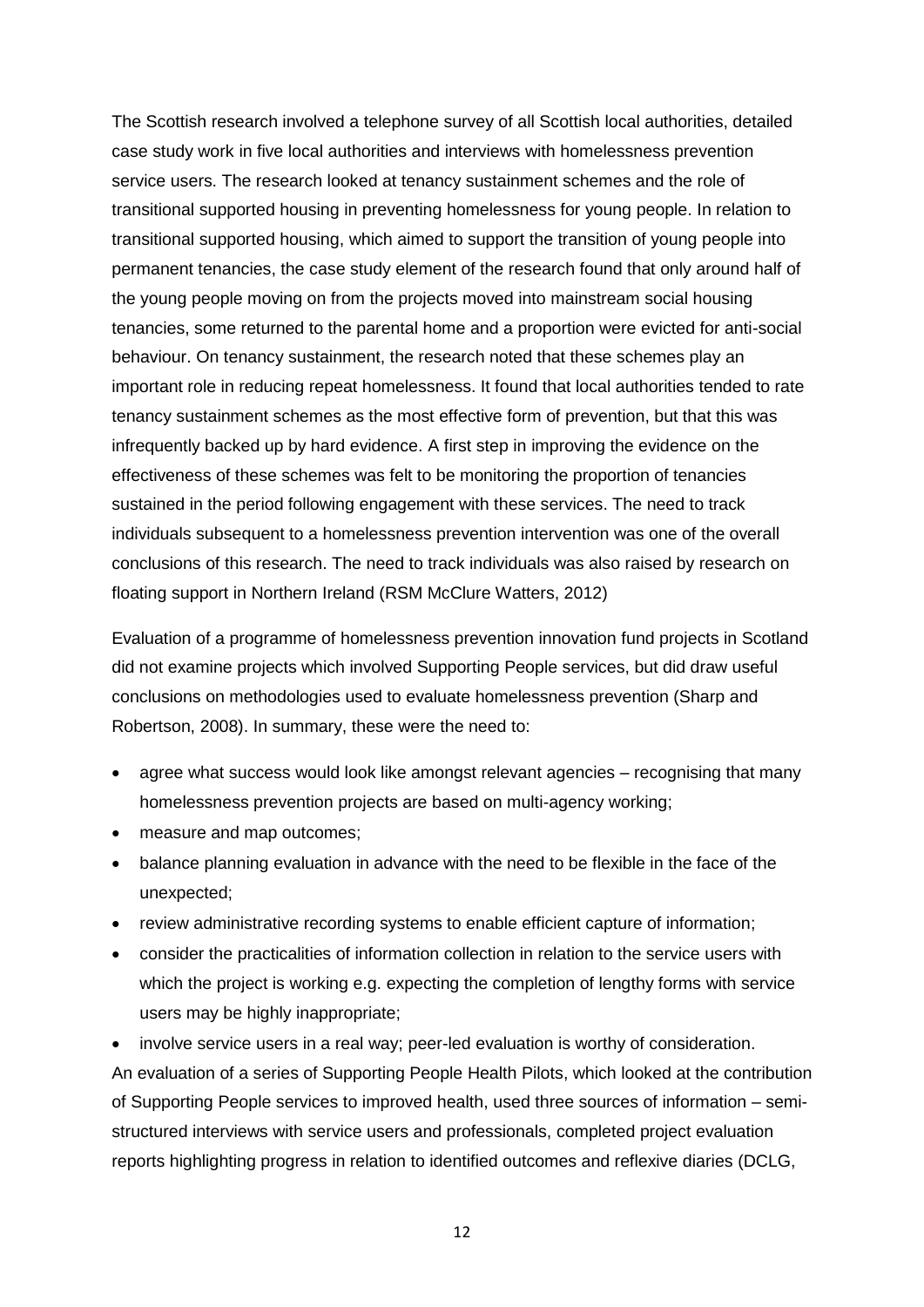2006). The study highlighted the importance of establishing outcomes as a means to demonstrate the impact of joint working and recommended a blended approach to evaluation using evidence from service users and professionals, alongside monitoring against outcomes or proxy outcomes.

A small number of Supporting People Payment by Results Pilots have been evaluated (DCLG, 2014). In Salford, the approach was used to incentivise homelessness prevention for young people, with a target for the proportion of young people returning to the family home following mediation. As the evaluation points out, there is a potential danger with this approach in that some young people may be inappropriately returned home in order for the target to be met and the additional funds released. Trafford used the approach to encourage planned and sustainable move-on for single homeless men and women, measured by whether the service user re-presents to housing advice/homelessness services within 12 months. In both cases, 10% of the contract value was linked to achievement of targets.

#### **Previous evaluations from outside the UK**

A consistent theme in all the UK evaluations reviewed is gaps in the evidence base. An example of the most methodologically robust evaluations comes from the United States in relation to homeless people with severe mental illness (Pleace with Wallace, 2011). Many such evaluations use standardised and validated outcome measures. Standardised in the sense that they use outcome measures that clinicians and health service commissioners recognise from mental health service evaluations. Validated in the sense that they have been used in multiple studies under different circumstances and have been found to produce consistent results. A randomised control trial approach is commonly used, but quasiexperimental approaches are also used which employ comparison groups that are broad, rather than precise, matches. There is a general expectation that these studies will be longitudinal, with tracking continuing after contact with the housing support service has stopped. These approaches are not without criticism e.g. a high attrition rate may occur, there is an absence of service user input and some studies make little allowance for context.

An evaluation of an Australian family homelessness prevention pilot, which focused on early intervention, looked at outcome measures at the start of support and on its completion, with measures collected in a database for 459 families (RPR Consulting, 2005). The pilot achieved a reduction in the proportion of families spending more than 30% of their income on housing and an increase in the expectation of future stable housing, both being associated with a reduction in the risk of homelessness. The data on these families was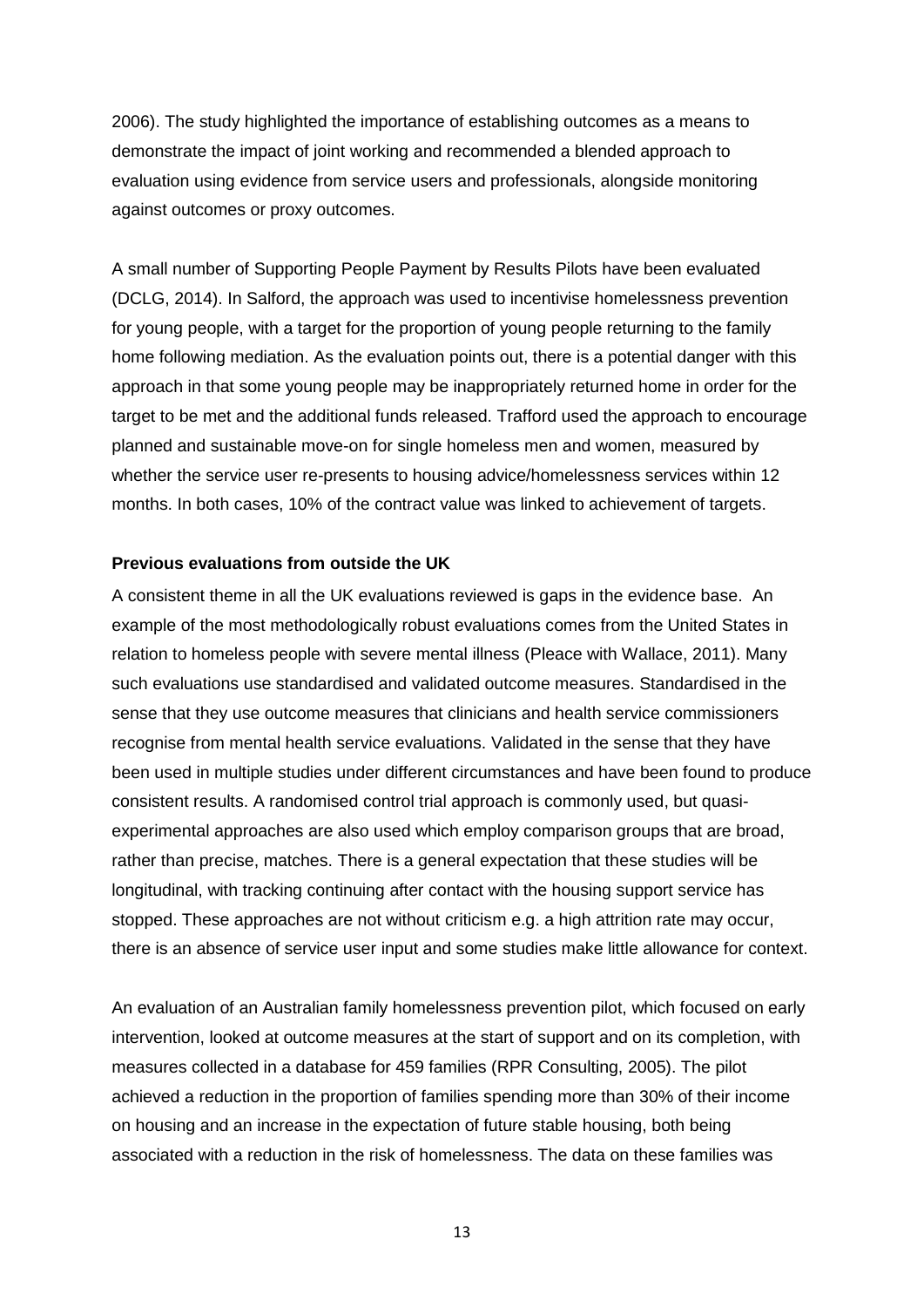compared to other homeless families who had not accessed the support provided through the pilot using census data (which proved difficult) and longitudinal data on a specific cohort of homeless families from the state of Victoria, to identify whether the families assisted through the pilot had similar characteristics to families who had actually become homeless; the populations were found to have very similar characteristics.

While previous evaluations from Wales, across the UK and beyond, provide some useful learning, none provides a model or approach which can be adopted wholesale in order to evaluate the contribution of the Supporting People programme to tackling and preventing homelessness. However, the evidence from previous evaluations does inform a direction of travel for how such evaluation might be carried out.

# Data and Methods

### **Existing data and developments**

A range of relevant data, both quantitative and qualitative, on the Supporting People programme in Wales is available or collection is being planned. .

Individual level data is collected and reported for both Supporting People and homelessness.

The current outcomes data recorded and reported for each individual in receipt of Supporting People funded services focuses on the achievement of goals in relation to four elements<sup>5</sup>. While managing accommodation is considered as one aspect of 'promoting independence and control', the current format of the data does not include specific reference to homelessness. This financial year, nine local authorities are piloting the addition of a question which asks about homelessness status of an individual when they enter and leave a Supporting People funded service. Data will be available in October which will enable an initial assessment of how successful this approach is.

There is a commitment for a new outcomes framework to be in place from April 2016. A survey of Cymorth Cymru and Supporting People Information Network members found that the current framework does not provide the information that is required at a national level, indeed there is a lack of clarity about what the purpose of outcomes data is, and that significant change is needed (Cymorth Cymru/WLGA/SPIN, 2014). The development of a

<sup>1</sup> <sup>5</sup> The four elements are: promoting personal and community safety; promoting independence and control; promoting economic progress and financial control; and promoting health and well-being.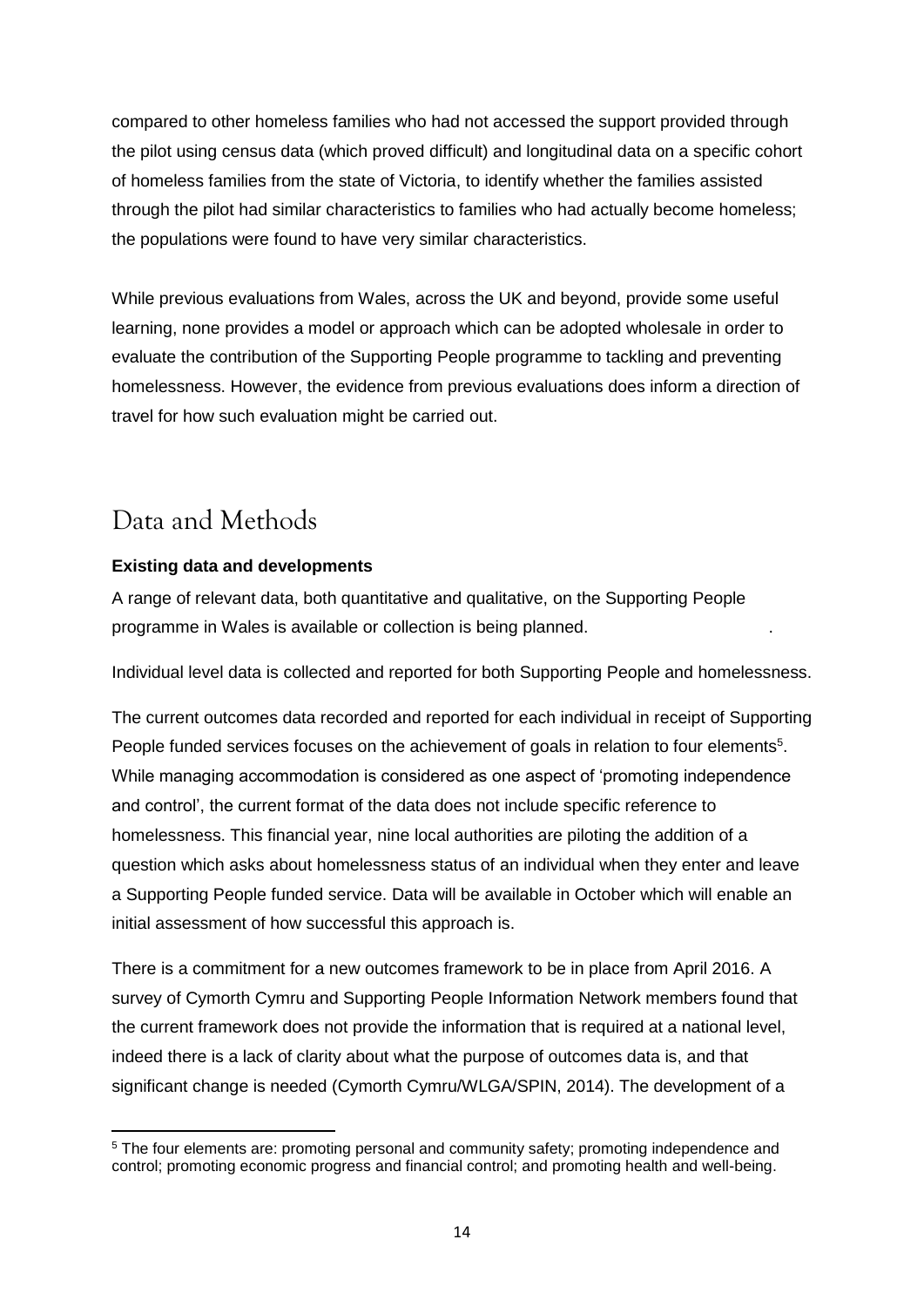new framework provides an opportunity for tackling and preventing homelessness to be embedded within the outcomes framework alongside maintaining independence.

Work is also underway to consider how the Supporting People outcomes framework fits in with the common outcomes framework developed for Communities First, Families First and Flying Start (although there are no accommodation related indicators within this). The changing context for outcomes measurement also includes outcomes being collected in relation to the new Social Services and Well-being (Wales) Act 2014<sup>6</sup> which include 'I have suitable living accommodation that meets my needs'.

Turning to wider homelessness data, the WHO12 form which local authorities complete in relation to homelessness has been substantially amended to take account of the new legislation. The inclusion of questions which aim to identify the proportion of people who are homeless or threatened with homelessness who have received a Supporting People intervention has been suggested by Welsh Government. Based on the experience of prevention data collected from local authorities last financial year, there is a risk that the data in relation to these questions will not be of publishable quality this financial year and as a consequence a piloting approach has been adopted.

The datasets generated by the Supporting People outcomes and WHO12 returns will differ. The Supporting People outcomes dataset has the potential to provide information on risk of homelessness for all those in receipt of Supporting People services, while the WHO12 dataset will only include those who have gone to a local authority to get help with a housing issue and to whom the local authority has a duty to assist under the new legislation. The WHO12 data is therefore measuring the interface between homelessness and Supporting People and not the totality of the contribution of Supporting People to tackling and preventing homelessness.

There are no national strategic indicators for either Supporting People or homelessness. The previous national strategic indicator on the prevention of homelessness (the percentage of all potentially homeless households for whom homelessness was prevented for at least 6 months) was discontinued for 2014/15 following significant concerns about consistency of reporting by local authorities and substantive amendments to the WHO12 form.

Two substantive pieces of qualitative research are anticipated, with one at the point of being commissioned while for the other, proposals are being developed. An evaluation of the homelessness legislation will track people through a service and follow them up at a number

**<sup>.</sup>** <sup>6</sup> <http://gov.wales/docs/dhss/publications/140814nofen.pdf>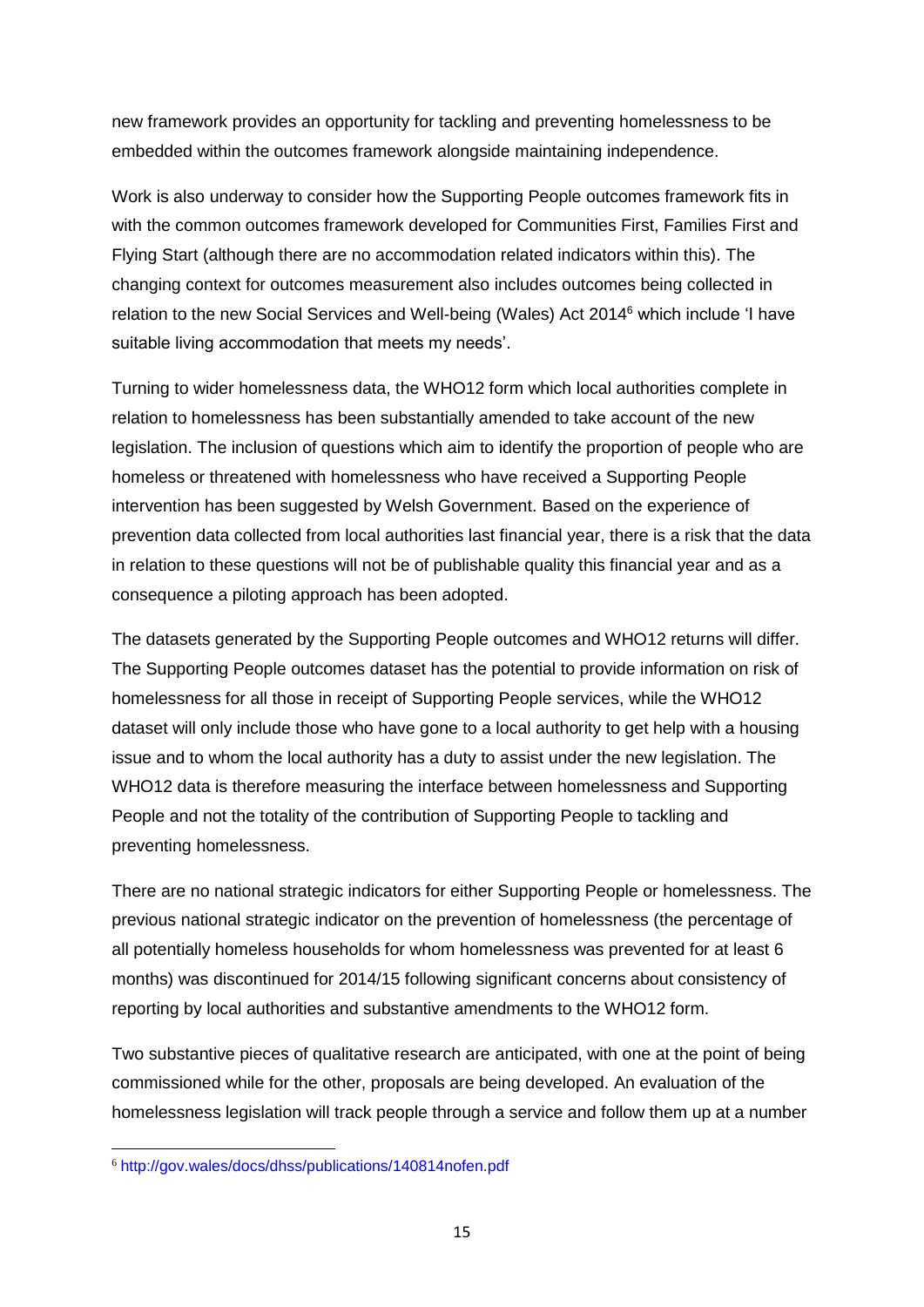of stages after this. In addition, it is proposed that a qualitative study of Supporting People would follow a cohort of service users over time and focus on their experiences. Both of these pieces of research provide an opportunity to assess the impact of interventions on the risk of homelessness, (as well as a range of other factors), for a small sample of service users.

Case studies have been used over the years by service providers to demonstrate the impact of Supporting People funded services on the lives of service users. It would be useful for case studies to include in a consistent way whether homelessness or risk of homelessness is an issue for the individual, how the Supporting People funded service has sought to address this and whether the service user considers that their risk of homelessness is lower as a result. Importantly, the proposed qualitative research would focus strongly on the service user perspective, while case studies have the potential to do so. Gwent RCC have developed a template for case studies which includes a cost benefit analysis using agreed figures from England.

Looking to the potential for data matching, exploration is underway as to whether there is potential to link Supporting People data with other data sets such as health, education and, in future, social care, contained in the SAIL databank<sup>7</sup>. This process has significant potential to identify the use by those receiving Supporting People services of other services such as GPs, hospitals, unscheduled care etc., and would provide comparison with a synthetic control group, i.e. those not in receipt of Supporting People services. Issues such as the unique identifier used to enable matching of different datasets relating are being considered, with a report due in October 2015. As well as the logistics of data matching, the issue of the short term nature of some Supporting People services and the frequency with which some service users move are challenges to effective data matching being undertaken.

#### **Beyond existing data**

Key informants noted that Supporting People is based on the principle of empowering individuals; taking a strengths-based approach $8$  would mean that outcomes are accredited to service users, not to organisations. It might be possible to take a service user perspective which considers that building people's ability to address shocks, stresses and uncertainties will reduce the risk of homelessness occurring or being repeated. In order to do this, individuals in receipt of support would need to be supported to identify the particular issues they face and be asked whether the support provided has put them in a position to better be

**.** 

<sup>7</sup> [http://www.saildatabank.com](http://www.saildatabank.com/)

<sup>8</sup> For example<http://www.livesthroughfriends.org/index.php>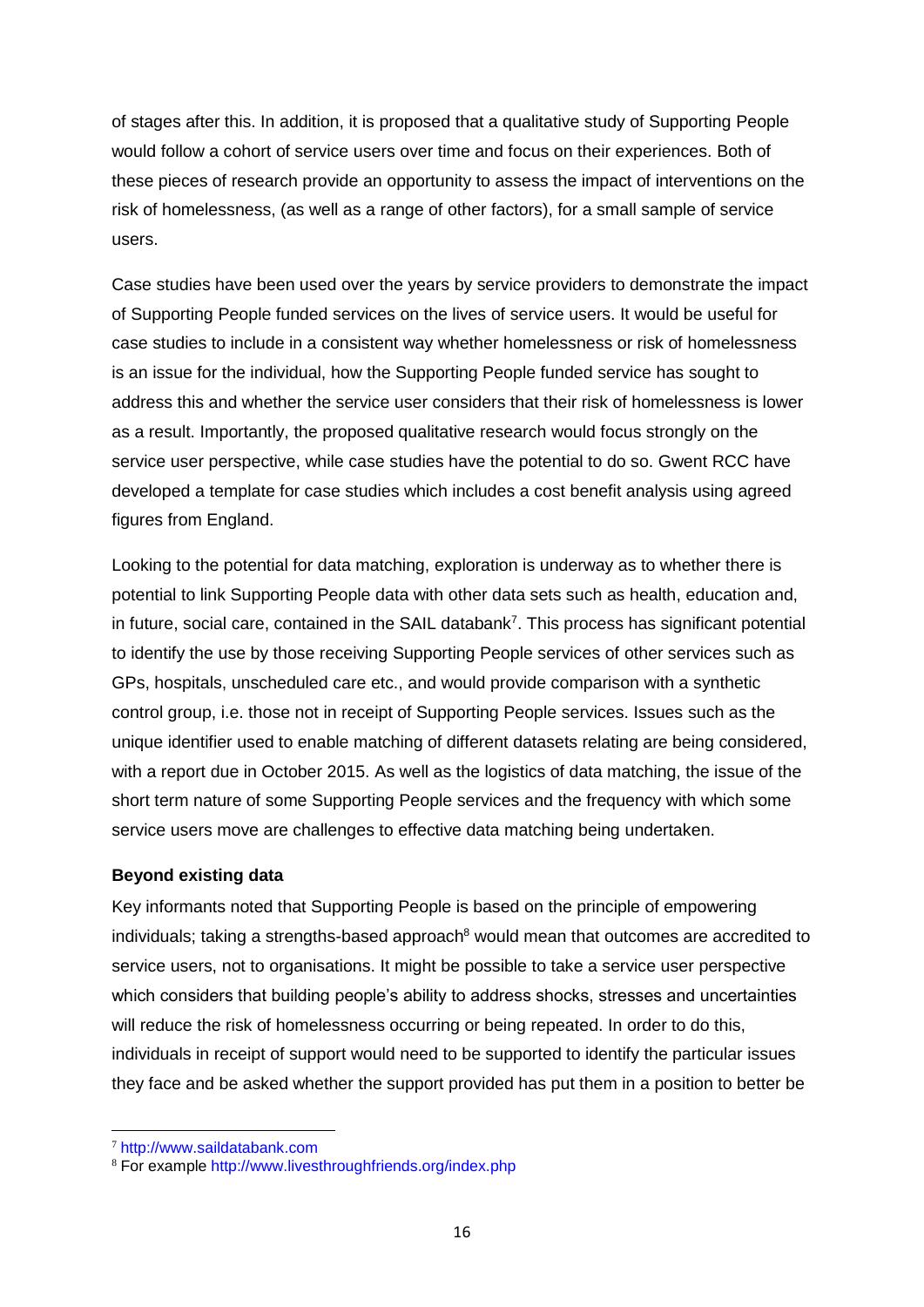able to address them. This approach would provide rich service-user focused data, but the very nature of the data means that it would be fairly meaningless to try and aggregate it to a national level. It would be appropriate to integrate this approach into case studies.

Overall costs and benefits were identified for the Supporting People programme in Wales in 2006 (Welsh Government, 2006). Guidance on using financial savings analysis for homelessness services identifies three models – unit costs, costed case studies and total programme costs (Homeless Link, undated). It also identifies a range of challenges with the financial savings approach. Financial measures are limited to results that can be seen quickly. Identifying financial savings is useful but can be reductionist and using savings to assess the value of services may lead to unfair comparisons between services. Any cost benefit figure is only an estimate. In addition, constructing counterfactuals (what would have happened in the absence of a service being provided) also involves making significant assumptions in the absence of a control group. Verified figures are available for some costs in England; the Homeless Link publication has an appendix which lists English unit cost data for range of factors relating to health, social care and crime and anti-social behaviour services. The cost benefit study of the overall Supporting People programme in Wales used English figures on which Welsh service commissioners and providers were provided an opportunity to comment (Welsh Government, 2006). The lack of agreed figures specific to Wales is a significant impediment to undertaking financial savings analysis for Supporting People as it relates to tackling and preventing homelessness.

#### **Challenges and Issues**

Discussions with key informants identified a range of challenges in evaluating the contribution of the Supporting People programme to tackling and preventing homelessness.

- Supporting People services are very varied, from the provision of long-term services to very short interventions and services addressing a variety of issues and needs. This means that any modelling inevitably has to make significant assumptions and that any evaluation framework put in place may seem less relevant to some Supporting People funded services/projects than others;
- Supporting People is increasingly being seen as the answer to a number of issues, e.g. prevention of homelessness, tackling poverty, welfare reform. There is a question as to what priority the prevention of homelessness is as compared to other issues, although the commencement of the Housing (Wales) Act 2014 helps to clarify this;
- how do you measure early intervention and prevention by Supporting People services when some individuals will not go anywhere near statutory services?;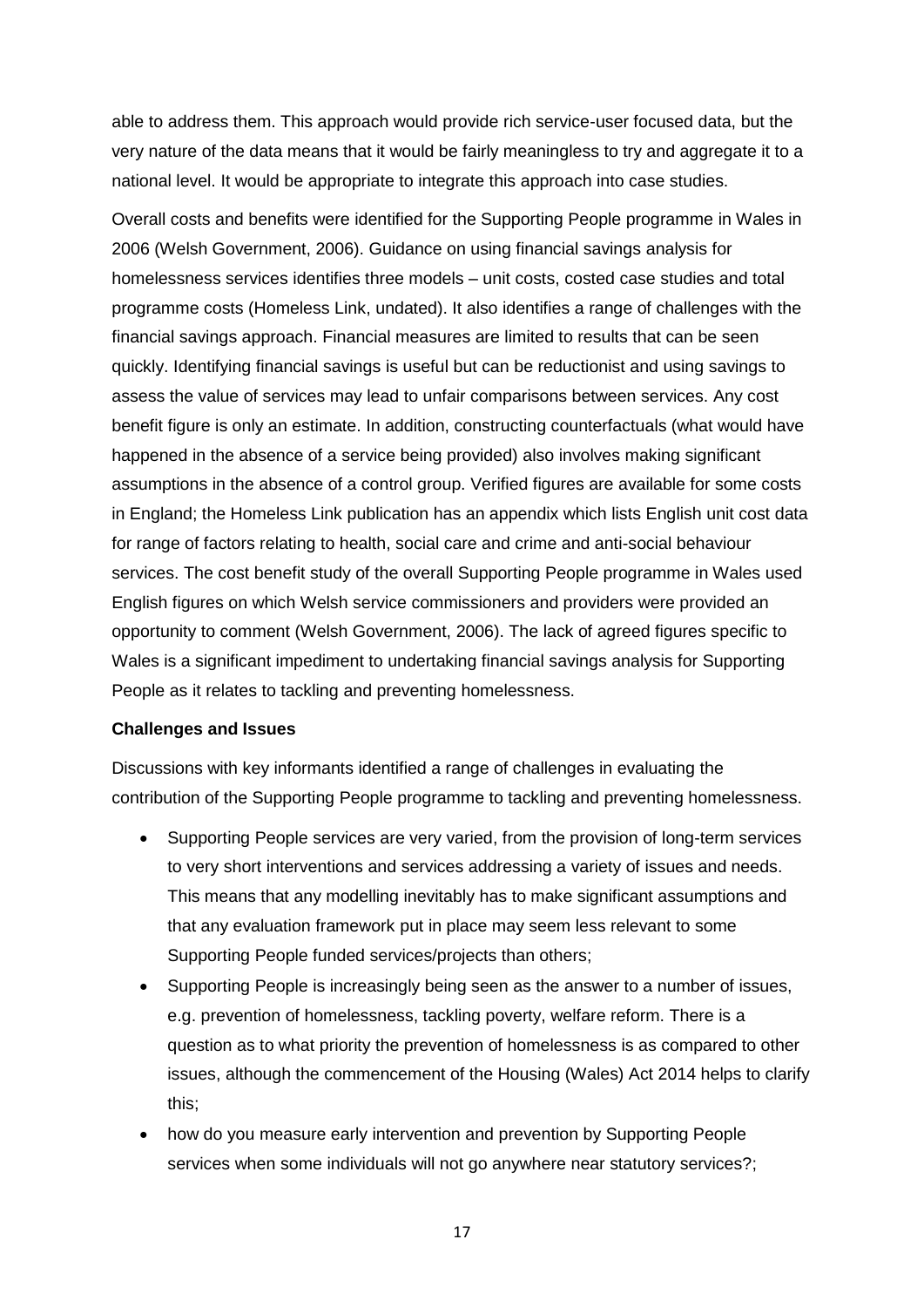- need to ensure Supporting People's contribution to both tackling and preventing homelessness are assessed; all homelessness cannot be prevented and hostels and other specialist supported accommodation play an important role in tackling homelessness where it has already occurred;
- Supporting People does not operate in a vacuum; other policies can have a negative impact on the ability to prevent homelessness, e.g. welfare reform;
- whether different approaches should be adopted for short and long-term Supporting People services (the Supporting People Revenue Grant/Supporting People Grant split which used to be in place) in relation to assessing their contribution to tackling and preventing homelessness. Long-term services are much less likely to be tackling and preventing homelessness in the immediate sense than short-term services, but are likely to be preventing homelessness in a broader sense<sup>9</sup>.

A range of relevant data on the Supporting People programme in Wales is available or collection is being planned. Possible alternative approaches to evaluation include financial assessment of the costs and benefits of the Supporting People programme in relation to homelessness and a completely service-user focused approach to gathering data. There are challenges in identifying an appropriate data set; a combination of quantitative and qualitative data is likely to be needed.

## Conclusion and Recommendations

### **Preventing and tackling homelessness**

The evidence from previous evaluations informs a direction of travel for how the contribution of the Supporting People programme to tackling and preventing homelessness could be evaluated. It is possible to distil from the previous evaluations and the views of key informants, a series of principles:

 that tackling and preventing homelessness are considered as outcomes from Supporting People in their own right; this requires clarity of definitions in relation to tackling and preventing homelessness;

**<sup>.</sup>** <sup>9</sup> 'Broader sense' equating to elements 3 and 4 of the suggested typology of how Supporting People contributes to tackling and preventing homelessness set out on page 7.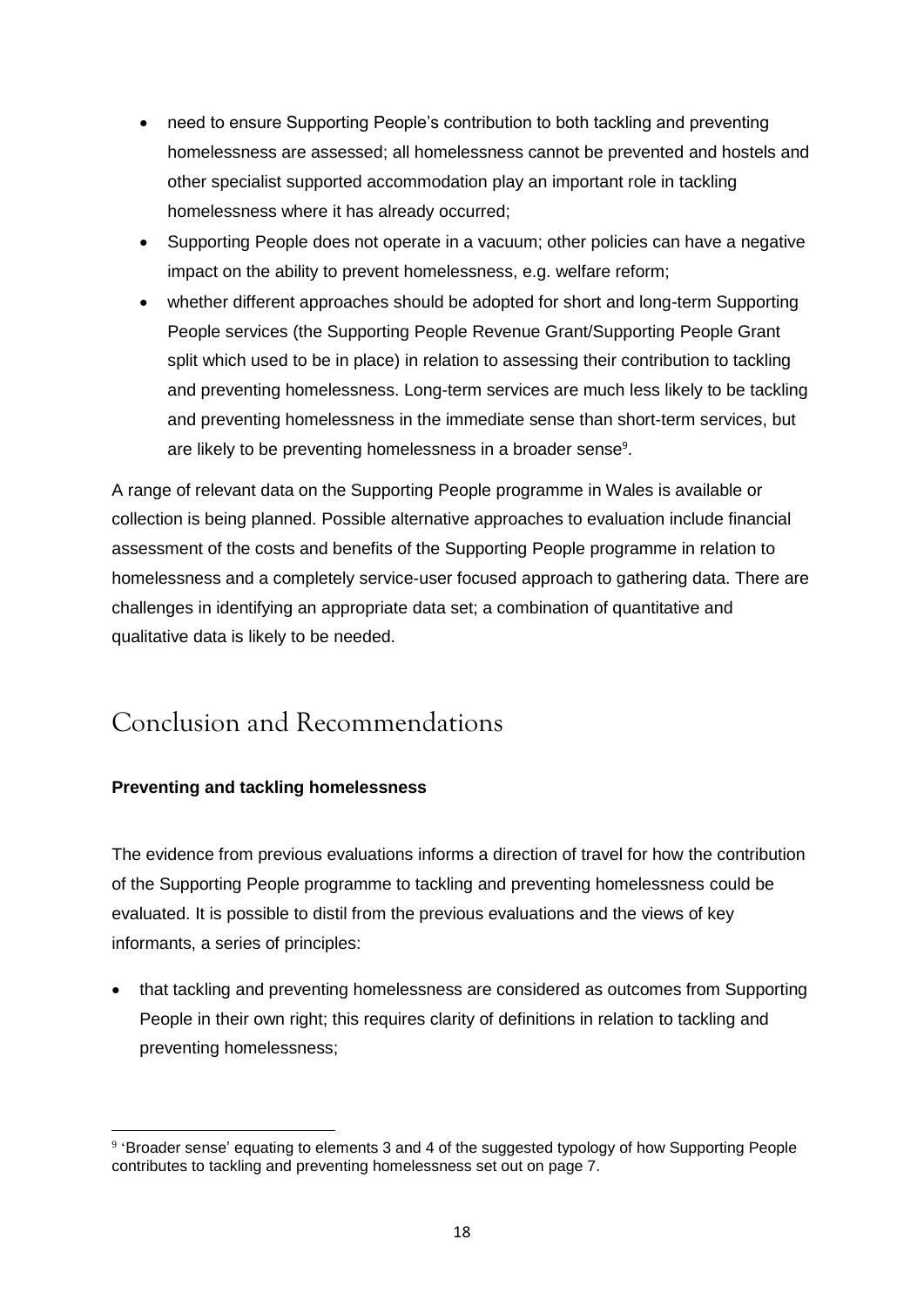- acknowledgement of the diversity of Supporting People services and of the detail of commissioning and service delivery; it is not just immediate short-term actions that prevent or tackle homelessness;
- that there is benefit in involving different perspectives in evaluation, e.g. both quantitative and qualitative, service user and professional perspectives;
- the need to avoid 'over-claiming' the role of Supporting People services, given that people may be in receipt of other services and the difficulty of identifying counterfactuals;
- not trying to use a dataset to tell a story that it can't; using appropriate means of collecting data at national, local and individual levels;
- simplicity and keeping bureaucracy to a minimum;
- striking an appropriate balance between robust evaluation and the resources required to gather and analyse the information;
- supporting those who are expected to collect the data through training and an effective mechanism for data entry and collation.

#### *Definitions*

To enable evaluation of the contribution of Supporting People services to tackling and preventing homelessness to be based on a common understanding, it is important to define what is meant by 'tackling' and 'preventing' homelessness. It is suggested that the following definitions are applied:

- tackling homelessness providing people who are homeless with accommodation alongside the provision of housing-related support which addresses at least some of the issues that led to homelessness;
- preventing homelessness narrow definition– enabling an individual/household to maintain accommodation which is likely to be available for occupation by the individual/household for at least 6 months (closely linked to statutory definition from the Housing (Wales) Act 2014);
- preventing homelessness broader definition reducing the risk of loss of home through eviction, non-renewal of tenancy or repossession, either by reducing risk factors or by building protective factors.

Putting the principles listed above into practice would suggest an approach that involves:

- both quantitative and qualitative data drawn from organisational and service user perspectives;
- maximising the use of existing data sources and processes;
- embedding tackling and preventing homelessness in the new outcomes framework for Supporting People;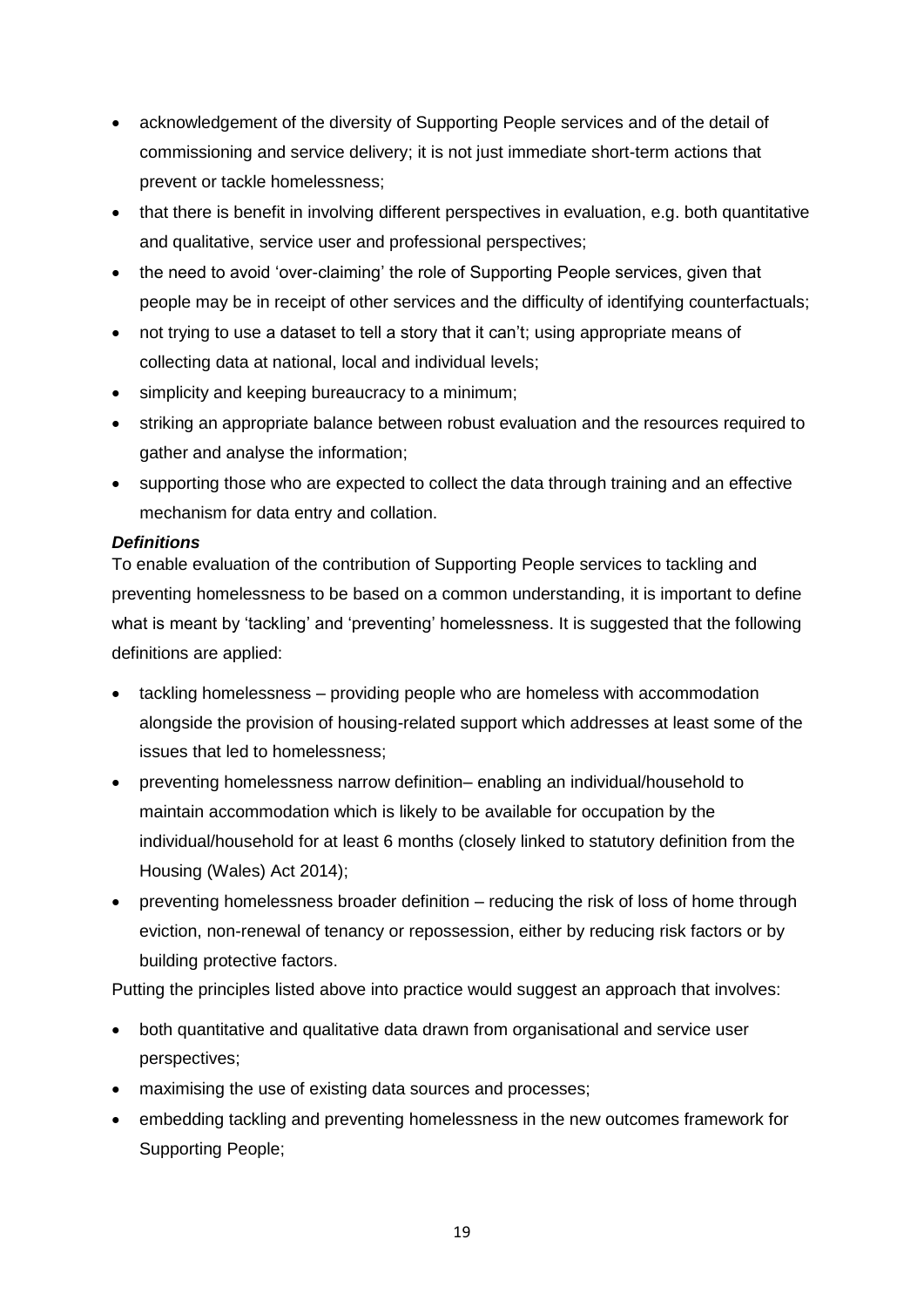- ongoing exploration of the potential for data matching via the SAIL databank to identify the impact of Supporting People beyond homelessness into health and social care, for example;
- providing local authorities and support providers with sufficient notice to ensure they have systems through which they can effectively collect the data and piloting new approaches to ensure that they are tested before roll out to all local authorities/service providers.

Maximising the use of existing data sources and processes would involve:

- for the Welsh Government:
	- $\circ$  continuation of the piloting of relevant questions on the WHO12 form and the Supporting People outcomes spreadsheet and assessing the results in autumn 2015 with reference to data quality and the usefulness of having two datasets. My observation is that, using the Supporting People outcomes spreadsheet will provide a more complete picture of the contribution of Supporting People to tackling and preventing homelessness than the WHO12;
	- o ensuring any relevant research commissioned on Supporting People and homelessness explores what contribution the Supporting People programme makes to tackling and preventing homelessness.
- for local authorities and support providers:
	- $\circ$  having open discussions about whether services are preventing homelessness within the local population, e.g. as part of RCC agendas, contract monitoring meetings;
	- $\circ$  using case studies to provide a consistent narrative about tackling and preventing homelessness, including the service user perspective in relation to what they think would have happened had they not been able to access support.

The above could be implemented immediately with little additional resource requirement.

In relation to the new Supporting People outcomes framework, it is suggested that a core quantitative dataset is agreed for which data will be collected. The dataset could usefully include:

 number of homeless people placed into (temporary) accommodation with support (it might be appropriate to separate those who are roofless from those who fall within the (broader) statutory definition of homeless);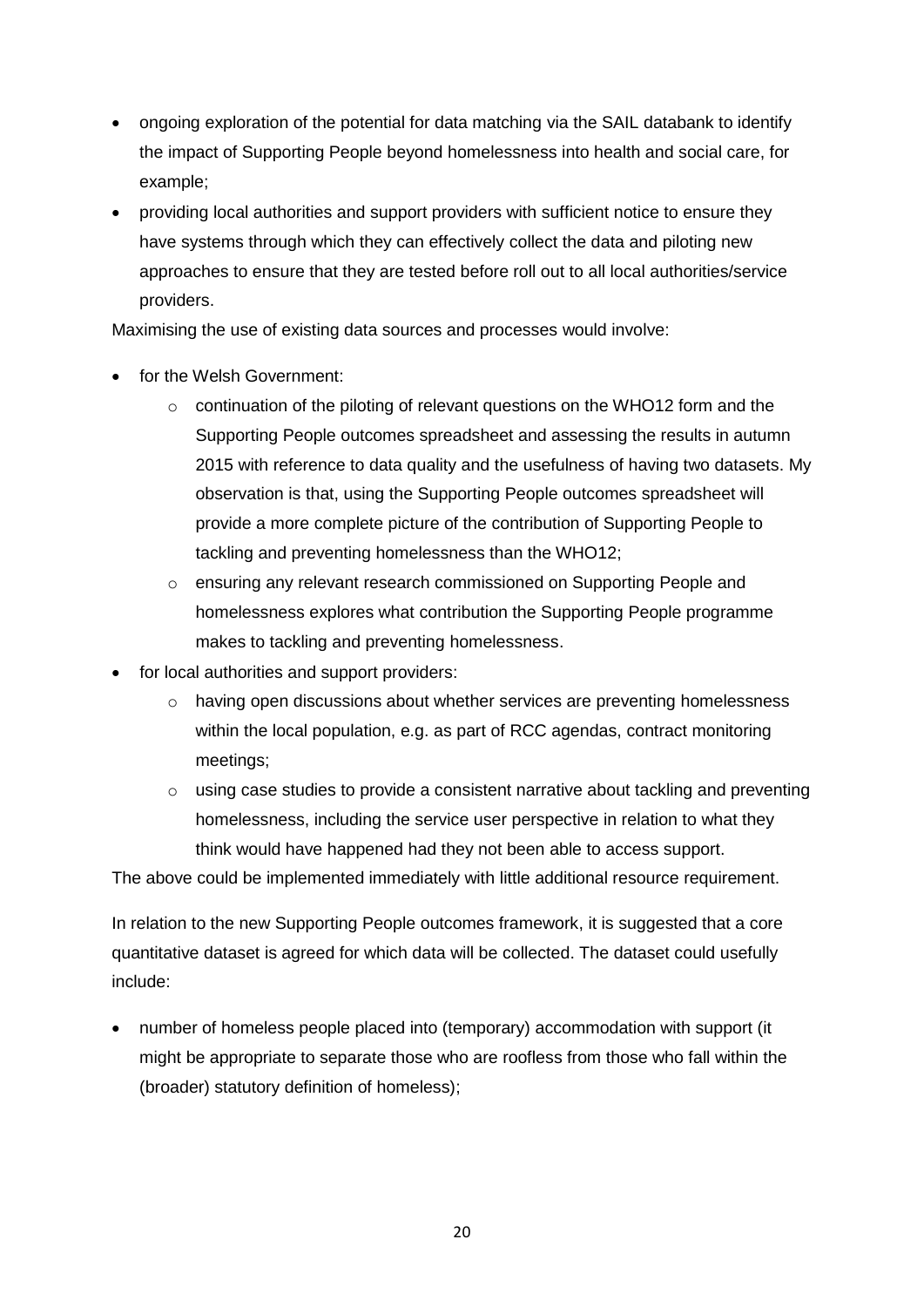- number of evictions prevented from rented housing where legal process towards eviction had been commenced prior to support starting (suggest this is signalled by the issuing of a legal Notice signalling the intention of the landlord to seek possession);
- number of individuals/household assisted to move into accommodation which is likely to be available for occupation by the individual/household for at least 6 months;
- reduction in rent arrears (measured at start and end of support and either average per case or aggregate figure);
- reduction in debt (measured at start and end of support and either average per case or aggregate figure).

It may also be appropriate to include data on other factors associated with the broader definition of prevention of homelessness. To assess the longer-term impact of housingrelated support in preventing homelessness would require tracking individuals/households for an agreed number of months after the support has ended to see if their accommodation has been sustained. While there would be benefits to doing this, it would have significant resource implications.

The new outcomes framework is expected to be in place by April 2016. Significant work will be required in order to develop and pilot the framework before that date. However, the consideration of elements associated with tackling and preventing homelessness should be able to be integrated within this wider work without the need for significant additional resource. It may be appropriate for the quantitative dataset to be piloted with a small number of service providers later this financial year.

There were differences of opinion between key informants as to whether long-term Supporting People services should be asked to provide evidence of their contribution to tackling and preventing homelessness. The quantitative dataset set out above could be equally applicable to both types of service, albeit that for some people the support does not end, so some of the data will not be collectable.

As well as case studies as suggested above, it may be appropriate to gather service user views via a survey of a sample of, or all, service users. As noted by previous evaluations, it is difficult to get a totally representative sample of service users from services which are so diverse and provided to a wide range of individuals/households with very different needs. It is suggested that service users are asked what they think would have happened had they not been able to access housing-related support. Analysis of the responses would then generate a percentage of service users who indicated that they would have been homeless and/or who specifically mention that their risk of homelessness has reduced. To reduce the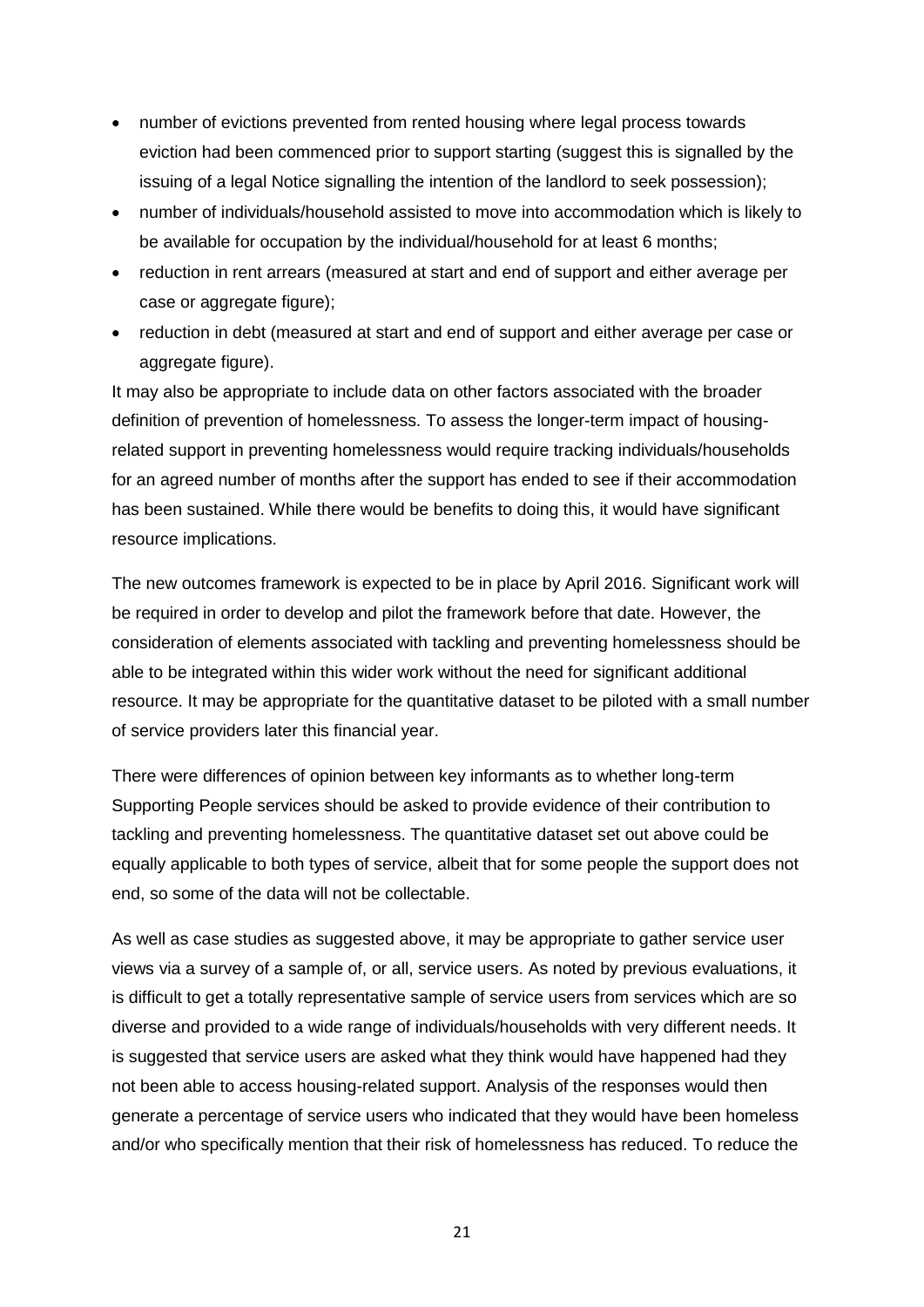resource implications, it should be possible to embed this question within exit surveys for those services that undertake them.

It is not recommended that evaluation of the contribution of Supporting People to tackling and preventing homelessness includes a financial assessment at a national level at this stage. This is due to the absence of agreed costs, the significant number of assumptions that need to be made in carrying out such assessments and the fact that many of the costs in relation to homelessness bourne by individuals, (as opposed to organisations), are difficult to quantify. This does not preclude work being done at a local or regional level by local authorities and support providers to develop an approach for assessing the financial impact of Supporting People on homelessness should some organisations wish to take this approach forward.

#### **Broader issues in relation to Supporting People Outcomes Framework**

Although outside the direct scope of this commission, discussions with key informants identified a number of issues which need consideration in relation to developing the new Supporting People outcomes framework.

There is a question as to how closely it is possible, or appropriate, to align Supporting People outcomes with other national outcomes frameworks such as those for Social Services or the combined outcomes framework developed for Communities First, Families First and Flying Start.

There is a need to ensure efficient recording of data through the establishment of a userfriendly database which can be used by front line staff across Wales and which incorporates the agreed quantitative dataset, using yes/no pull down menus where appropriate.

There are currently different approaches to monitoring for Supporting People and Section 180 funding. Section 180 funding has recently been reviewed to ensure projects funded are aligned with the new legislation. There is a question as to whether the two funding streams might be combined. If this is not deemed feasible or appropriate, a common approach to monitoring outcomes would be beneficial, i.e.to use the homelessness elements of the new Supporting People outcomes framework to monitor the outcomes of Section 180 projects.

The development of the new outcomes framework provides an opportunity to move away from prescriptive allowable activities and take a more person-centred approach focused on agreed outcomes.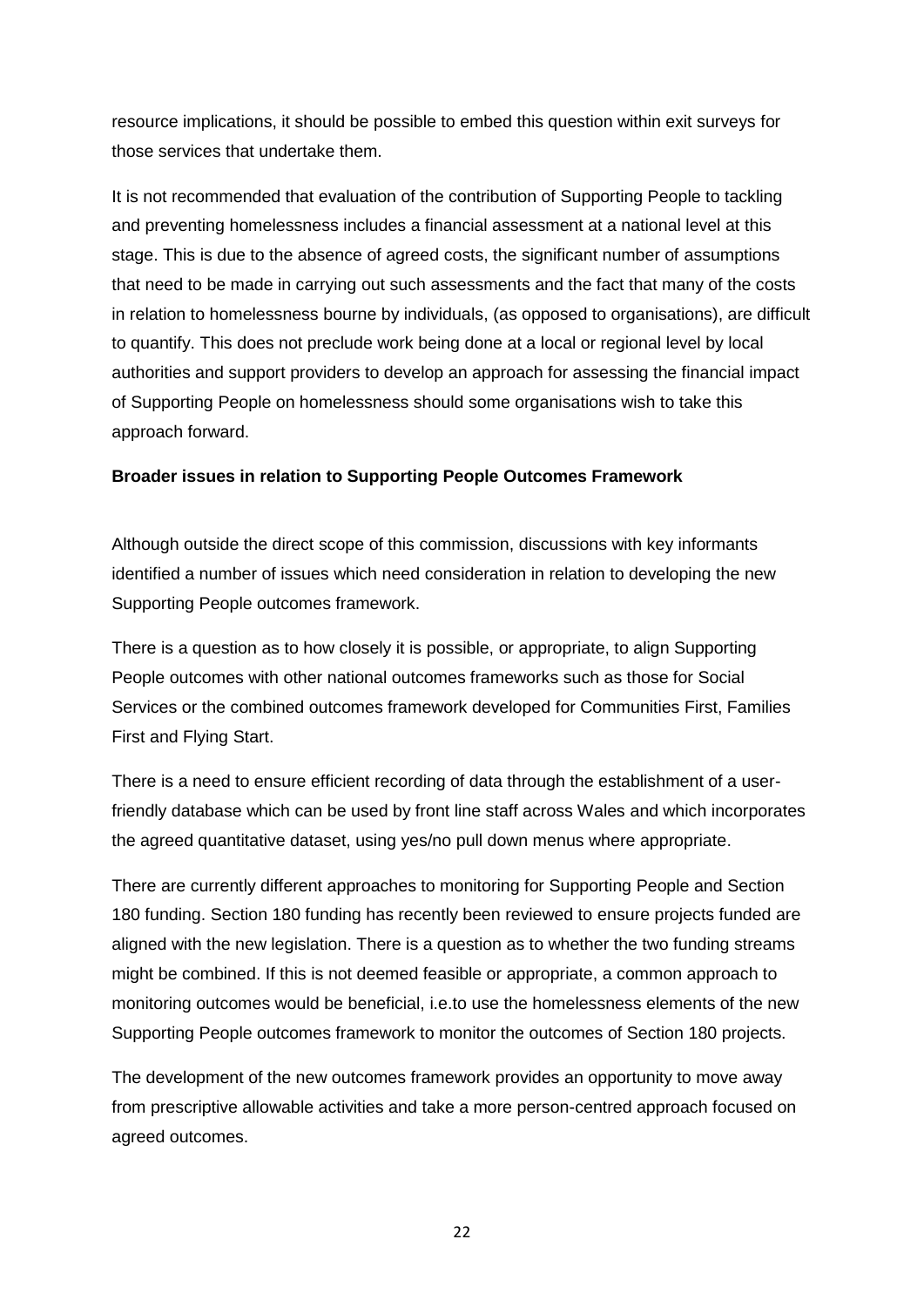Some housing-related support services are not funded through Supporting People, but will be working to achieve similar, if not the same, outcomes. Examples include support services provided by housing associations using their own funding and those funded by Health Boards such as the Cardiff YMCA Steps project for people with mental health issues coming out of hospital. There is a question as to whether the new outcomes framework might apply to these services on a voluntary basis.

Evaluating the contribution of the Supporting People programme to tackling and preventing homelessness is not without its challenges. However, it would be possible to put in place an approach that combines quantitative and qualitative data, drawing on both organisational and service user perspectives that makes the most of existing data and is embedded within the new Supporting People outcomes framework and which therefore reduces the requirement for significant additional resource.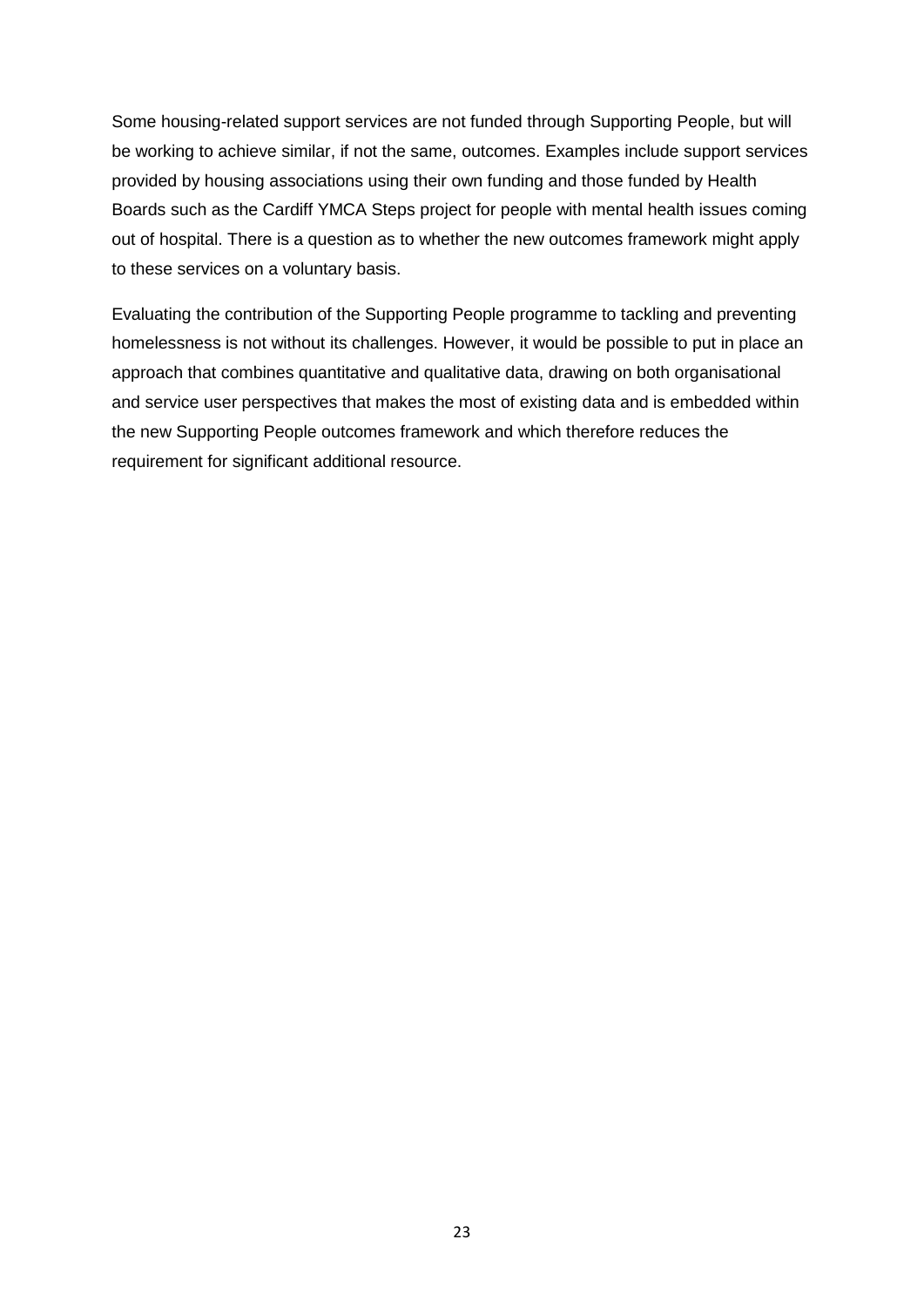## References

Alyward, M., Bailey, K., Phillips, C., Cox, K. and Higgins, E. (2010). **The Supporting People Programme in Wales: Final report on a Review commissioned by Jocelyn Davies AM, Deputy Minister for Housing and Regeneration, Welsh Assembly Government.** Cardiff: Welsh Government.

Carter, L. (2015). **Tackling Homelessness: A Rapid Evidence Review.** Cardiff: Public Policy Institute for Wales.

Cymorth Cymru/WLGA/SPIN (2014). **A joint Cymorth Cymru, WLGA/SPIN paper to SPNAB: Learning from the outcomes questionnaire.** Cardiff: Cymorth Cymru/WLGA.

DeCandia, C. (2012). **Evaluating Programs: Strategies and Tools for Providers Serving Homeless Families.** Needham Massachusetts: National Centre on Family Homelessness.

Department for Communities and Local Government (2014). **Supporting People Payment By Results pilots: Final Evaluation.** London: Department for Communities and Local Government.

Department for Communities and Local Government (2006). **An evaluation of the Supporting People Health Pilots.** London: Department for Communities and Local Government.

Fitzpatrick, S., Kemp, P., & Klinker, S. (2000). **Single homelessness: An overview of research in Britain.** York: Joseph Rowntree Foundation.

Homeless Link (undated). **What is it worth? Guidance on using financial savings analysis in the homelessness sector.** London: Homeless Link.

Housing+ Cymru. (2011). **Evaluation of one year homelessness prevention projects**. Welsh Government Commission.

Miller Research (2014). **Independent Review of the Supporting People Programme Transition Year.** Cardiff: Welsh Government.

Pawson, H., Netto, G., Jones, C., Wager, F., Fancy, C., & Lomax, D. (2007). **Evaluating homelessness prevention.** West Yorkshire, England: Department for Communities and Local Government.

Pawson, H., Davidson, E. and Netto, G. (2007). **Evaluation of Homelessness Prevention Activities in Scotland.** Edinburgh: Scottish Executive.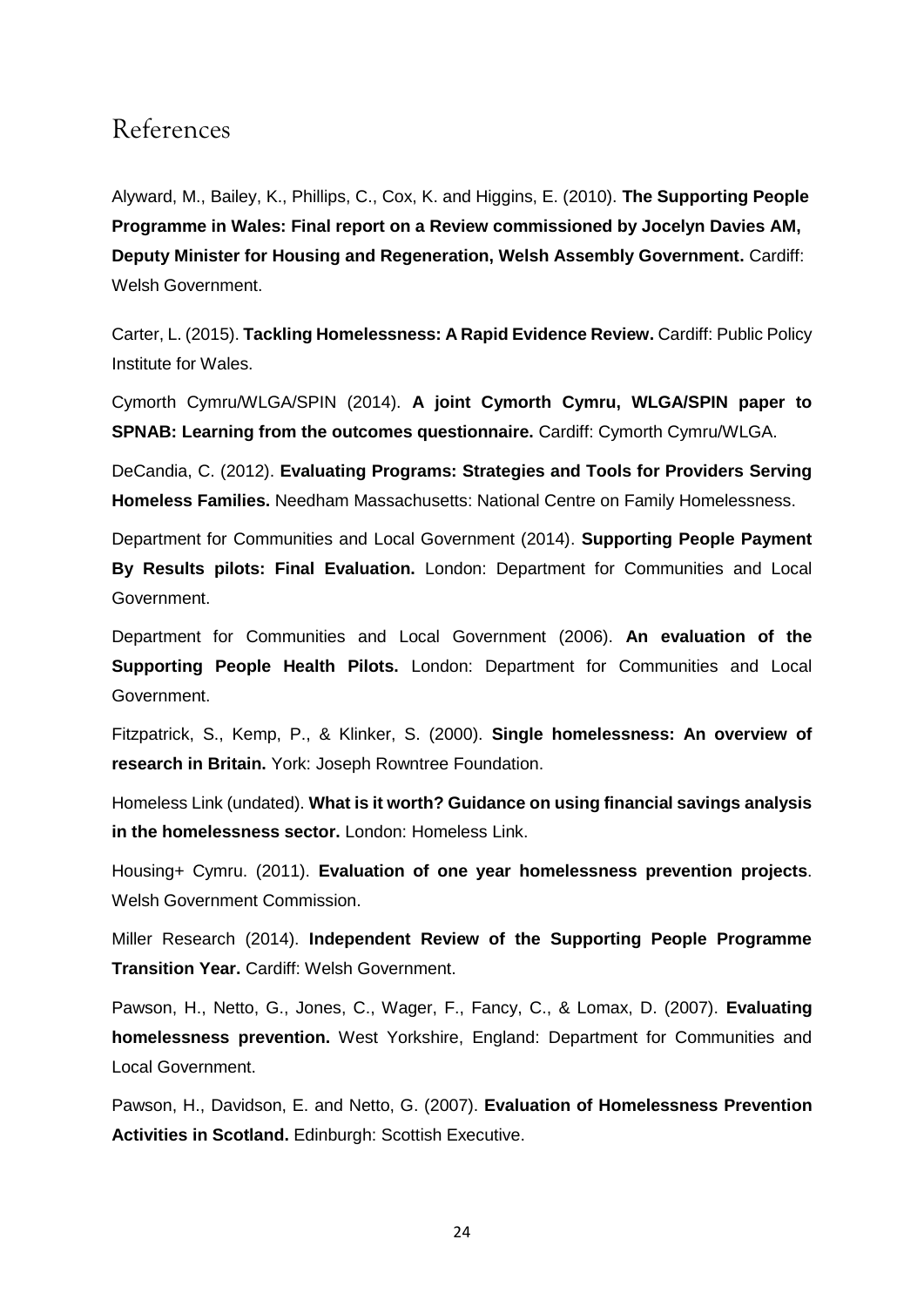Pleace, N. (2013). **Measuring the Impact of Supporting People: A Scoping Review.**  Cardiff: Welsh Government.

Pleace, N. with Wallace, A. (2011). **Demonstrating the Effectiveness of Housing Support Services for People with Mental Health Problems: A Review.** York: University of York, Centre for Housing Policy.

Pleace, N., Culhane, D., Granfelt, R. and Knutagard, M. (2015). **The Finnish Homelessness Strategy: An International Review.** Helsinki: Ministry of the Environment.

Quilgars, D. (2013). **A research perspective on causes and triggers of youth homelessness: what lessons for policy makers?** Presentation to Investing in young people to prevent a lost generation in Europe: key policy and practice in addressing youth homelessness, 8 November 2013, Prague Czech Republic.

RPR Consulting (2005). **Family Homelessness Prevention Pilot: Final Evaluation Report**. Canberra, Commonwealth Department of Family and Community Services.

RSM McCLure Watters (2012). **The Effectiveness of Floating Support.** Belfast, Northern Ireland Housing Executive.

Sharp. S. and Robertson, L. (2008). **Evaluation of Homelessness Prevention Innovation Fund Projects.** Edinburgh: Scottish Executive.

Welsh Government (2015). **Code of Guidance for Local Authorities on the Allocation of Accommodation and Homelessness.** Cardiff: Welsh Government.

Welsh Government (2006). **Costs and Benefits of the Supporting People Programme.**  Cardiff: Welsh Government.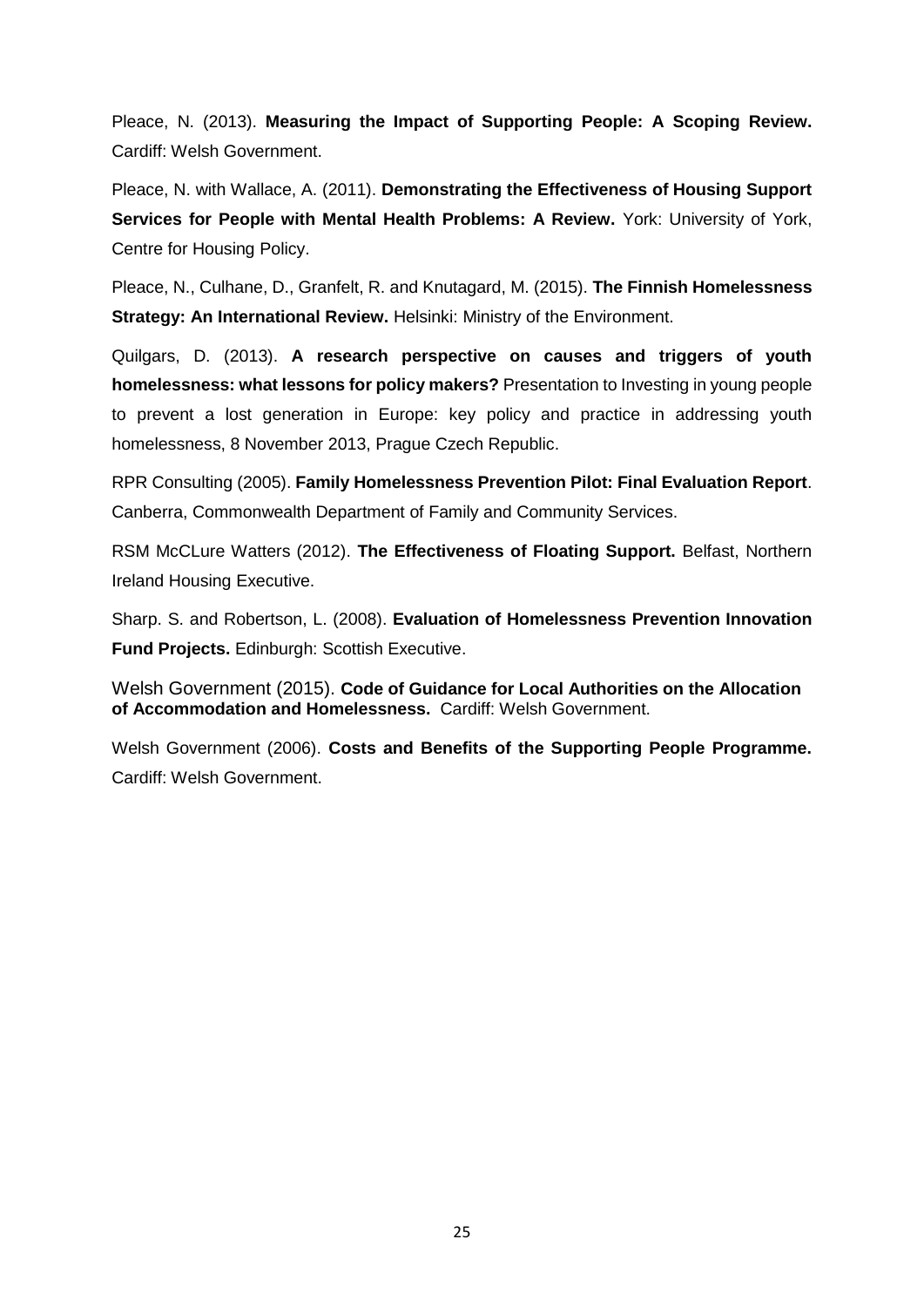# Appendix 1 Key Informants

Semi-structured discussions were held with:

- members of the Supporting People and Homelessness teams within Welsh Government;
- Welsh Government officials with research, statistics and data specialisms within housing;
- Cymorth Cymru Board Members;
- members of the local authority National Homelessness/Supporting People Network;
- members of Community Housing Cymru's Supported Housing Services Forum;
- Dr Kerry Bailey.